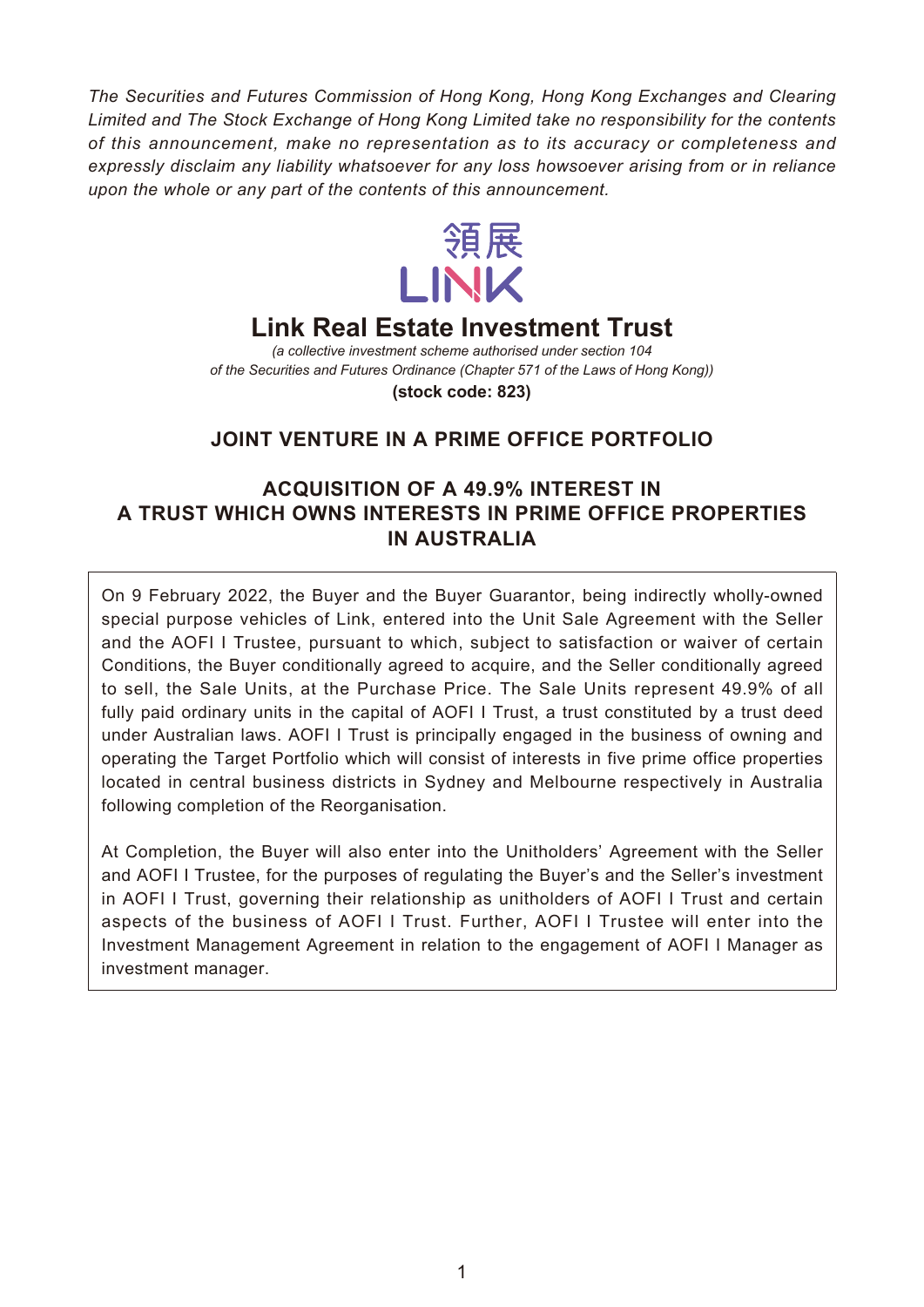Upon Completion, AOFI I Trust will be held as to 49.9% by the Buyer and 50.1% by the Seller. The Purchase Price (subject to Completion Adjustment) for the Acquisition is AUD596.1 million. As at the date of this announcement, the Buyer has paid the Deposit in the amount of AUD30 million to the Escrow Agent. The Buyer will pay the balance of the Purchase Price in the amount of AUD566.1 million to the Seller at Completion, and the Escrow Agent will release the Deposit to the Seller pursuant to the instructions of the Seller and the Buyer at Completion.

**The Unit Sale Agreement is subject to fulfilment or waiver of certain Conditions. Completion of the Acquisition is subject to the Buyer's and Seller's compliance with each of their obligations as provided under the terms of the Unit Sale Agreement, and may or may not take place. Unitholders and potential investors of Link are advised to exercise caution when dealing in the Units, and are recommended to seek independent professional advice if they are in any doubt about their position(s) and as to the actions that they should take.**

The Manager will make a further announcement upon Completion, or alternatively, if Completion does not take place due to the non-satisfaction of the Conditions. The Manager will also announce any adjustments made by the Buyer or the Seller to the Purchase Price.

This announcement is made pursuant to 10.3 and 10.4(ga) of the REIT Code since the Purchase Price will be more than 1% of the gross asset value of Link. As one of the applicable percentage ratios exceeds 5% and all percentage ratios are less than 25%, the Acquisition constitutes a discloseable transaction of Link under Chapter 14 of the Listing Rules (modified as appropriate pursuant to 2.26 of the REIT Code). Upon Completion, as Link will not have majority ownership and control of the AOFI I Trust, Link's interests in the Portfolio Properties indirectly held via its 49.9% interest in the AOFI I Trust joint venture will be treated as "Non-qualified Minority-owned Properties" as permitted under the REIT Code.

To the best of the Directors' knowledge, information and belief, having made all reasonable enquiries, the counterparties to the Transaction Documents and their respective ultimate beneficial owners are Independent Third Parties. Accordingly, the transactions contemplated under the Transaction Documents do not constitute connected party transactions of Link under the REIT Code and no Unitholders' approval is required under the REIT Code, the Listing Rules (modified as appropriate pursuant to 2.26 of the REIT Code) and the Trust Deed to enter into the Transaction Documents.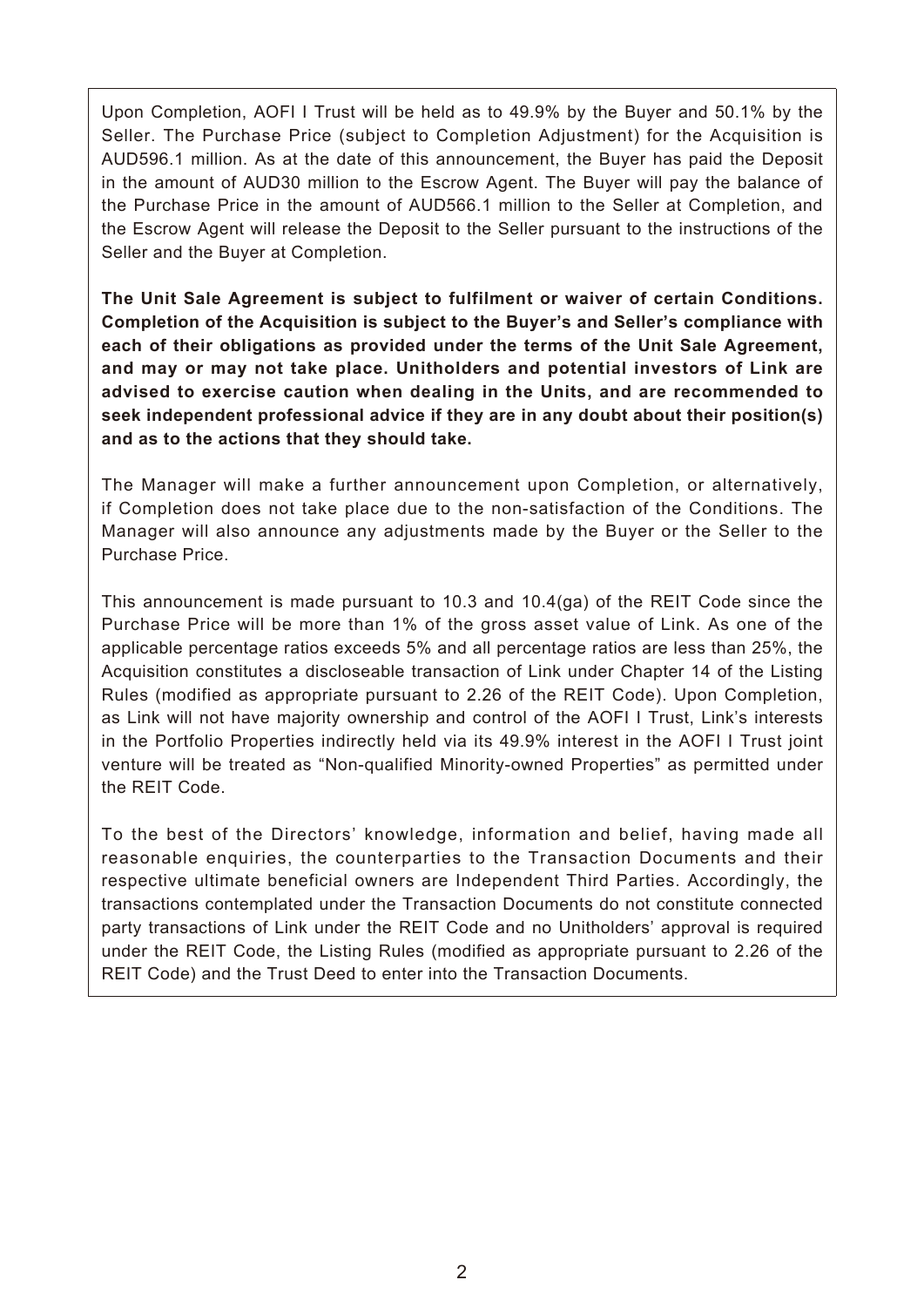#### **SECTION I. OVERVIEW**

The Board is pleased to announce that on 9 February 2022, the Buyer and the Buyer Guarantor, being indirectly wholly-owned special purpose vehicles of Link, entered into the Unit Sale Agreement, pursuant to which, subject to satisfaction or waiver of certain Conditions, the Buyer conditionally agreed to acquire, and the Seller conditionally agreed to sell, the Sale Units, in consideration for the Purchase Price. The AOFI I Trust is a trust constituted by a trust deed under Australian laws. AOFI I Trust is principally engaged in the business of owning and operating the Target Portfolio which will consist of interests in five prime office properties located in central business districts in Sydney and Melbourne respectively in Australia following the Reorganisation.

Upon Completion, AOFI I Trust will be held as to 49.9% by the Buyer and 50.1% by the Seller.

#### **SECTION II. KEY TERMS OF THE TRANSACTION DOCUMENTS**

#### **1. KEY TERMS OF THE UNIT SALE AGREEMENT**

The key terms of the Unit Sale Agreement are summarised as follows:

- (A) Date: 9 February 2022
- (B) Parties: (i) Link IGO Sub Pty Limited as trustee of the Link IGO Sub Trust as the Buyer;
	- (ii) Link Australia Holdings Pty Ltd as trustee of the Link Australia Holdings Trust as the Buyer Guarantor;
	- (iii) Investa Listed Funds Management Limited as trustee of the OPG Office I Trust as the Seller; and
	- (iv) Davidson Hughes Developments Pty. Ltd. as trustee of the AOFI I Trust.
- (C) Subject of the Acquisition: The Seller will, upon Completion, sell the Sale Units to the Buyer for the Purchase Price, free from all encumbrances and with all rights, including voting and distribution rights, which are attached or accruing to them on and from Completion. The Buyer Guarantor will guarantee the due and punctual performance by the Buyer of all its obligations under the Unit Sale Agreement.

The Sale Units comprise 49.9% of all fully paid ordinary units in the capital of AOFI I Trust, a trust established in Australia principally engaged in the business of owning and operating the Target Portfolio which will consist of interests in five prime office properties located in central business districts in Sydney and Melbourne respectively in Australia following completion of the Reorganisation.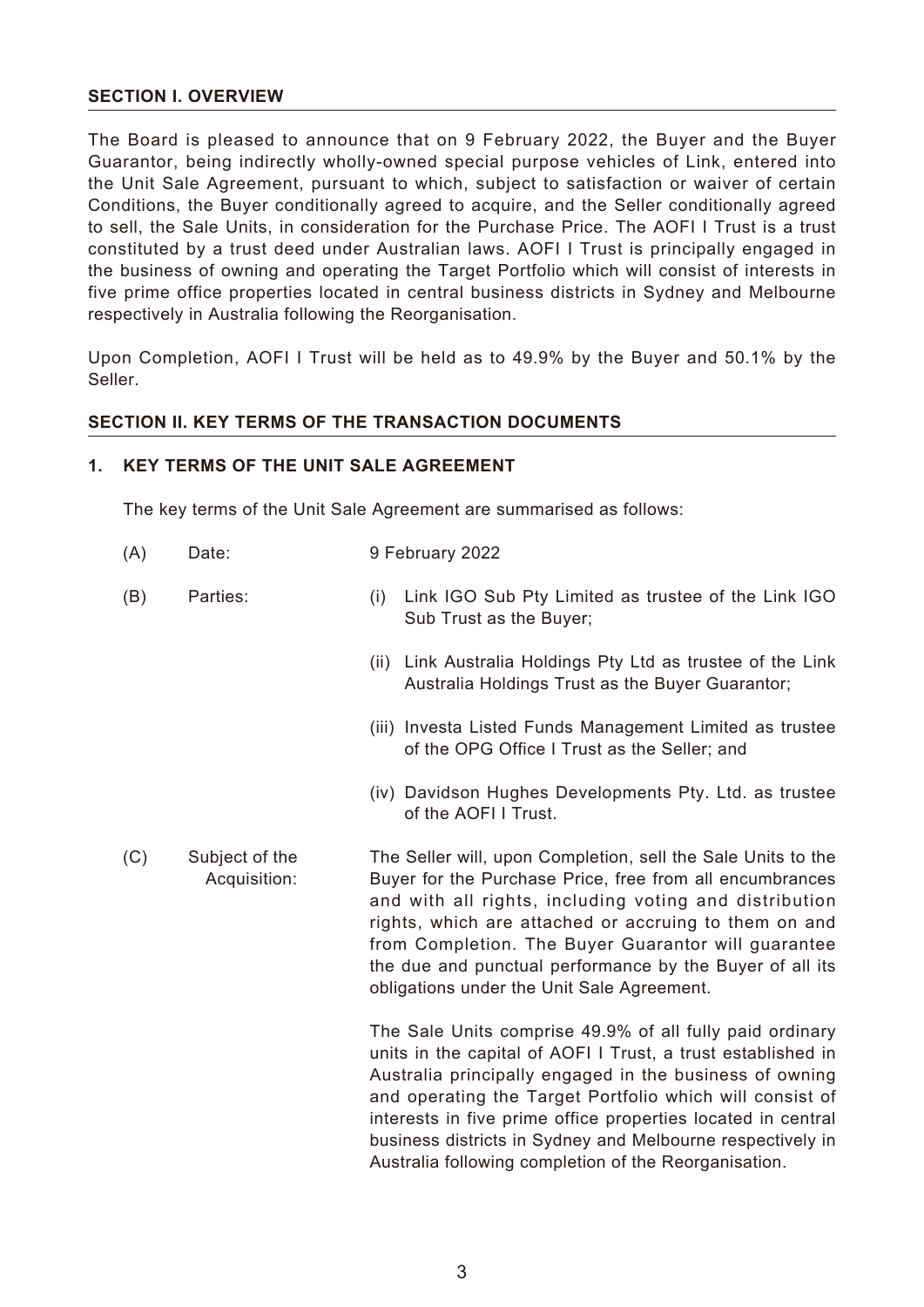| (D) | Deposit:                  | The Deposit in the amount of AUD30 million shall be held<br>by the Escrow Agent and will be directed to an interest-<br>bearing account at an authorised bank in Australia in the<br>joint names of the Seller and the Buyer in accordance with<br>the Escrow Deed. As at the date of this announcement,<br>the Deposit has been fully paid by the Buyer to the Escrow<br>Agent.                                                                                                                                                                                                                   |
|-----|---------------------------|----------------------------------------------------------------------------------------------------------------------------------------------------------------------------------------------------------------------------------------------------------------------------------------------------------------------------------------------------------------------------------------------------------------------------------------------------------------------------------------------------------------------------------------------------------------------------------------------------|
|     |                           | The Deposit and accrued interest thereto must be returned<br>to the Buyer if Completion does not occur for any reason<br>other than default or breach of the Buyer, and the Buyer or<br>the Seller lawfully terminates the Unit Sale Agreement.                                                                                                                                                                                                                                                                                                                                                    |
|     |                           | If Completion does not occur due to a default or breach of<br>the Buyer then the Deposit and accrued interest thereto<br>will be paid to the Seller.                                                                                                                                                                                                                                                                                                                                                                                                                                               |
|     |                           | If the Deposit is held by the Escrow Agent on 30 June<br>2022, the interest accrued on the Deposit up to such date<br>shall be paid in equal shares to the Buyer and the Seller.                                                                                                                                                                                                                                                                                                                                                                                                                   |
| (E) | <b>Purchase Price:</b>    | The Purchase Price for the Acquisition is AUD596.1 million,<br>subject to Completion Adjustment.                                                                                                                                                                                                                                                                                                                                                                                                                                                                                                   |
|     |                           | The Buyer will pay the balance of Purchase Price in the<br>amount of AUD566.1 million to the Seller at Completion,<br>and the Escrow Agent will release the Deposit and<br>any accrued interest to the Seller pursuant to the<br>written instruction given by the Seller and the Buyer at<br>Completion.                                                                                                                                                                                                                                                                                           |
|     |                           | The Purchase Price is based on the Estimated NAV<br>together with adjustments in relation to financing<br>arrangements to be entered into post-signing ("Other<br>Adjustments") and was agreed between the Buyer and<br>the Seller after arm's length commercial negotiation and<br>having taken into account a number of factors including<br>the Appraised Value, the quality of the Portfolio Properties,<br>and prevailing market conditions.                                                                                                                                                  |
| (F) | Completion<br>Adjustment: | Following Completion, the Purchase Price is subject to<br>further adjustments, (i) such that if there is a difference<br>between the Estimated NAV and the Actual NAV, the<br>absolute value of such difference will be payable by the<br>Buyer (if the Actual NAV exceeds the Estimated NAV) or<br>the Seller (if the Actual NAV is less than the Estimated<br>NAV), as the case may be, and (ii) Other Adjustments,<br>after agreement or determination of such difference by the<br>Seller and the Buyer, in accordance with the terms and<br>procedures as set out in the Unit Sale Agreement. |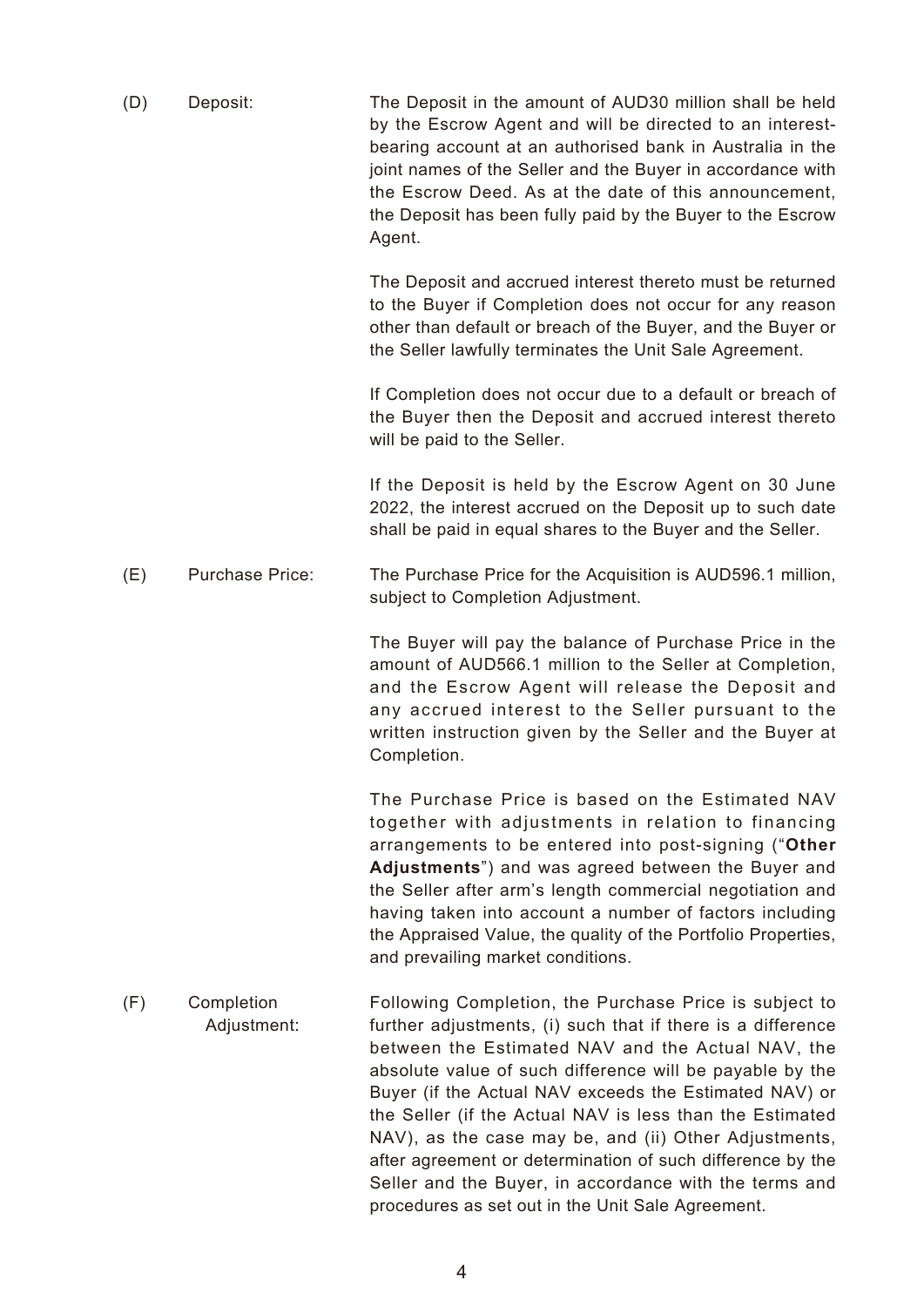Further announcement(s) will be made pursuant to the REIT Code in relation to any adjustments to the Purchase Price as and when appropriate.

- (G) Conditions precedent: Completion will be conditional upon the following conditions being satisfied or waived on or prior to the Sunset Date in accordance with the Unit Sale Agreement:
	- (a) the FIRB Approval having been obtained on terms acceptable to the Buyer;
	- (b) the Seller having received all required consents from third parties in connection with the transactions contemplated under the Unit Sale Agreement, including the Acquisition and the Reorganisation; and
	- (c) the Seller having completed the Reorganisation.

## (H) Completion: Completion will take place after satisfaction of all Conditions thereto.

If the date on which all the Conditions are satisfied or waived:

- (a) is less than five (5) Business Days before the last Business Day of a month, Completion will take place on the first Business Day of the second following month; or
- (b) is five (5) Business Days or more before the last Business Day of a month, Completion will take place on the first Business Day of the first following month.

Upon Completion, AOFI I Trust will be held as to 49.9% by the Buyer and 50.1% by the Seller.

(I) Termination: In the event that the Conditions are not satisfied on or before the Sunset Date, any party not in breach of the Unit Sale Agreement may terminate the Unit Sale Agreement by notice in writing to the other parties.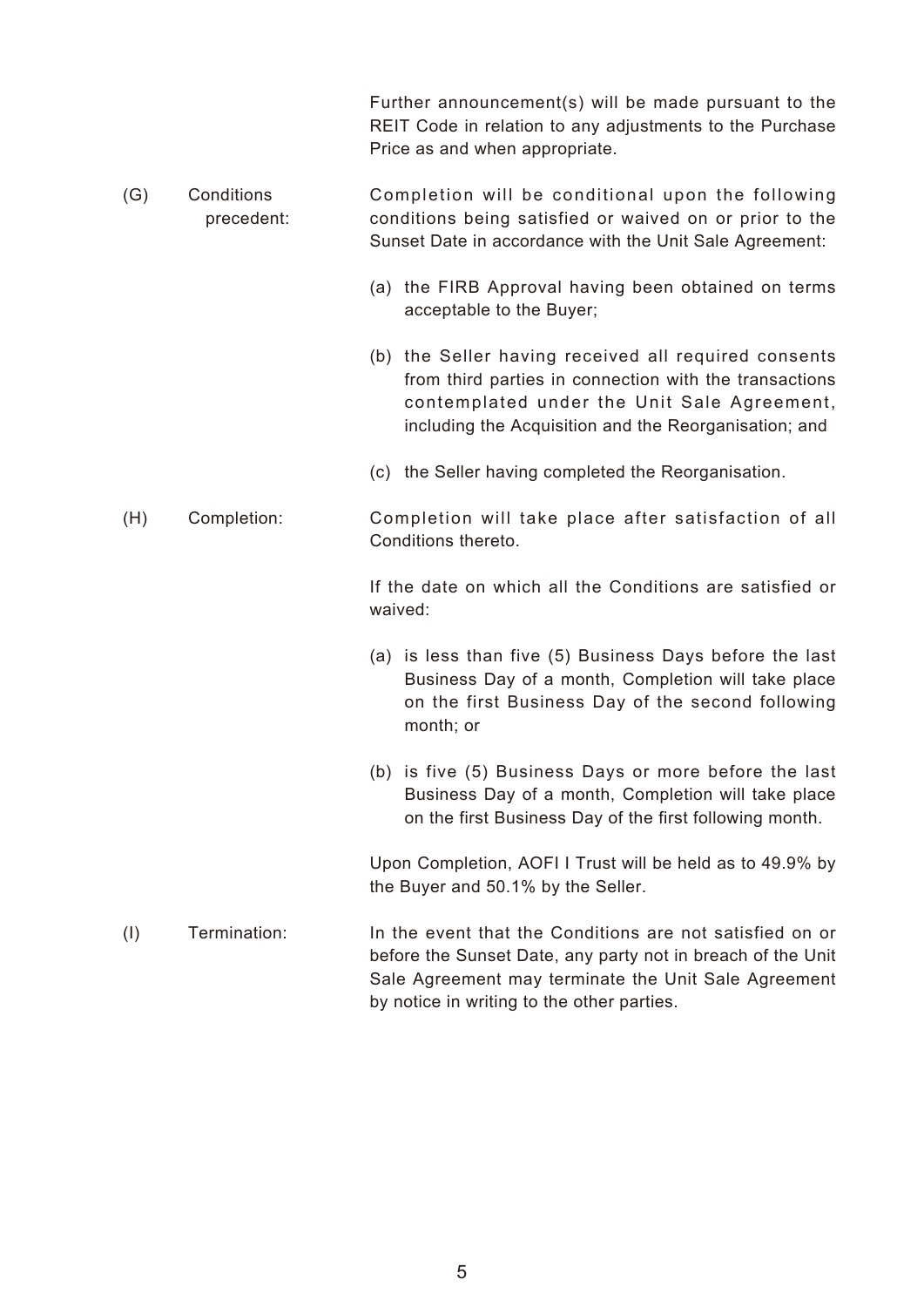The Unit Sale Agreement may also be terminated under the following circumstances:

- (a) if either the Buyer or the Seller fails to complete on the Completion Date and after notice is given by the other party requiring Completion to take place, in accordance with the terms of the Unit Sale Agreement, by the written notice provided by the non-defaulting party to the defaulting party; or
- (b) by the Seller if the Buyer Guarantor fails to perform a material obligation under the Unit Sale Agreement; or
- (c) if either the Buyer or the Seller becomes insolvent, by written notice provided by the other party to the insolvent party.
- (J) Warranties and indemnities: The Unit Sale Agreement contains representations, warranties, indemnities and undertakings given by the Seller in customary terms for transactions of this scale and nature.
- (K) Governing Law: The laws of New South Wales, Australia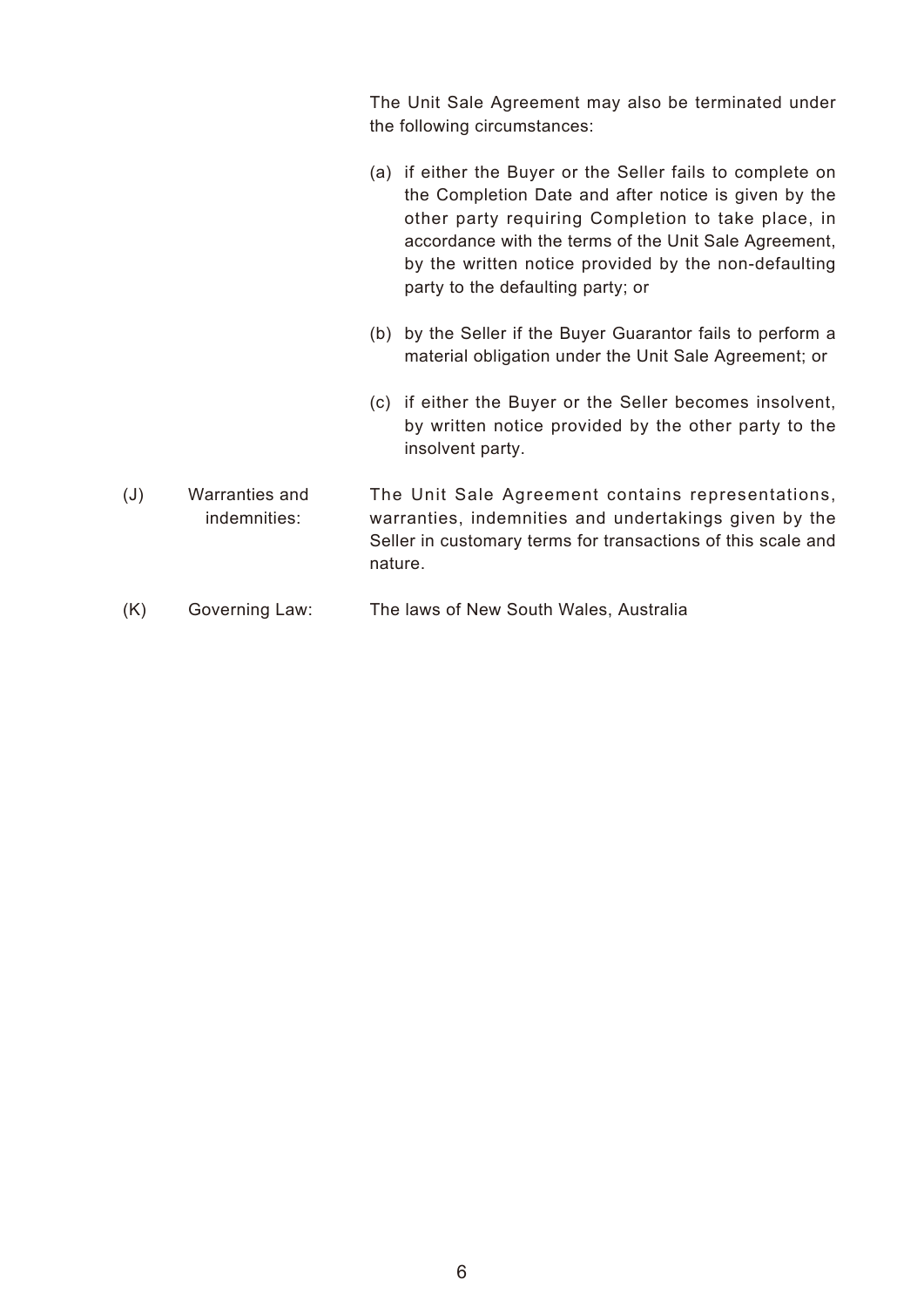#### **2. KEY TERMS OF THE UNITHOLDERS' AGREEMENT**

Based on the form of the Unitholders' Agreement as agreed between the parties to the Unit Sale Agreement, the key terms of the Unitholders' Agreement that will be entered into at Completion are summarised as follows:

| (A) | Date:                                          | To be executed on the Completion Date                                                                                                                                                                                                                                                                                                                                                                                                                                                                                                                |
|-----|------------------------------------------------|------------------------------------------------------------------------------------------------------------------------------------------------------------------------------------------------------------------------------------------------------------------------------------------------------------------------------------------------------------------------------------------------------------------------------------------------------------------------------------------------------------------------------------------------------|
| (B) | Parties:                                       | Link IGO Sub Pty Limited as trustee of the Link IGO<br>(i)<br>Sub Trust as the Buyer;                                                                                                                                                                                                                                                                                                                                                                                                                                                                |
|     |                                                | (ii) Investa Listed Funds Management Limited as trustee<br>of the OPG Office I Trust being the Seller; and                                                                                                                                                                                                                                                                                                                                                                                                                                           |
|     |                                                | (iii) Davidson Hughes Developments Pty. Ltd. as trustee<br>of the AOFI I Trust.                                                                                                                                                                                                                                                                                                                                                                                                                                                                      |
| (C) | <b>AOFI</b> Investor<br>Advisory<br>Committee: | The AOFI I Unitholders will agree to establish a committee<br>comprising two of their respective representatives for<br>the purposes of considering and making determinations<br>in respect of recommendations of the AOFI I Trustee<br>or the AOFI I Manager on material matters relating to<br>the business and operation of AOFI I Trust, including,<br>among others, its budget, business plan, distribution<br>policy, financing arrangements and investment strategy<br>from time to time (namely, the "AOFI Investor Advisory<br>Committee"). |
| (D) | Commitments and<br>funding:                    | The AOFI I Unitholders will agree to fund contributions in<br>relation to AOFI I Trust in proportion to the AOFI I Units<br>held by them in AOFI I Trust, namely 49.9% for the Buyer<br>and 50.1% for the Seller as at the commencement of the<br>Unitholders' Agreement, in accordance with the budget<br>and business plan unanimously approved by the AOFI                                                                                                                                                                                        |

The AOFI I Unitholders will not be under any obligation to provide funding not called in accordance with the budget and the business plan unanimously approved by the AOFI Investor Advisory Committee from time to time in accordance with the Unitholders' Agreement, other than in the context of emergency funding situations or when unanimously approved by the AOFI Investor Advisory Committee, in which case, AOFI I Unitholders will provide funding in proportion to the AOFI I Units held by them in AOFI I Trust from time to time.

Investor Advisory Committee from time to time.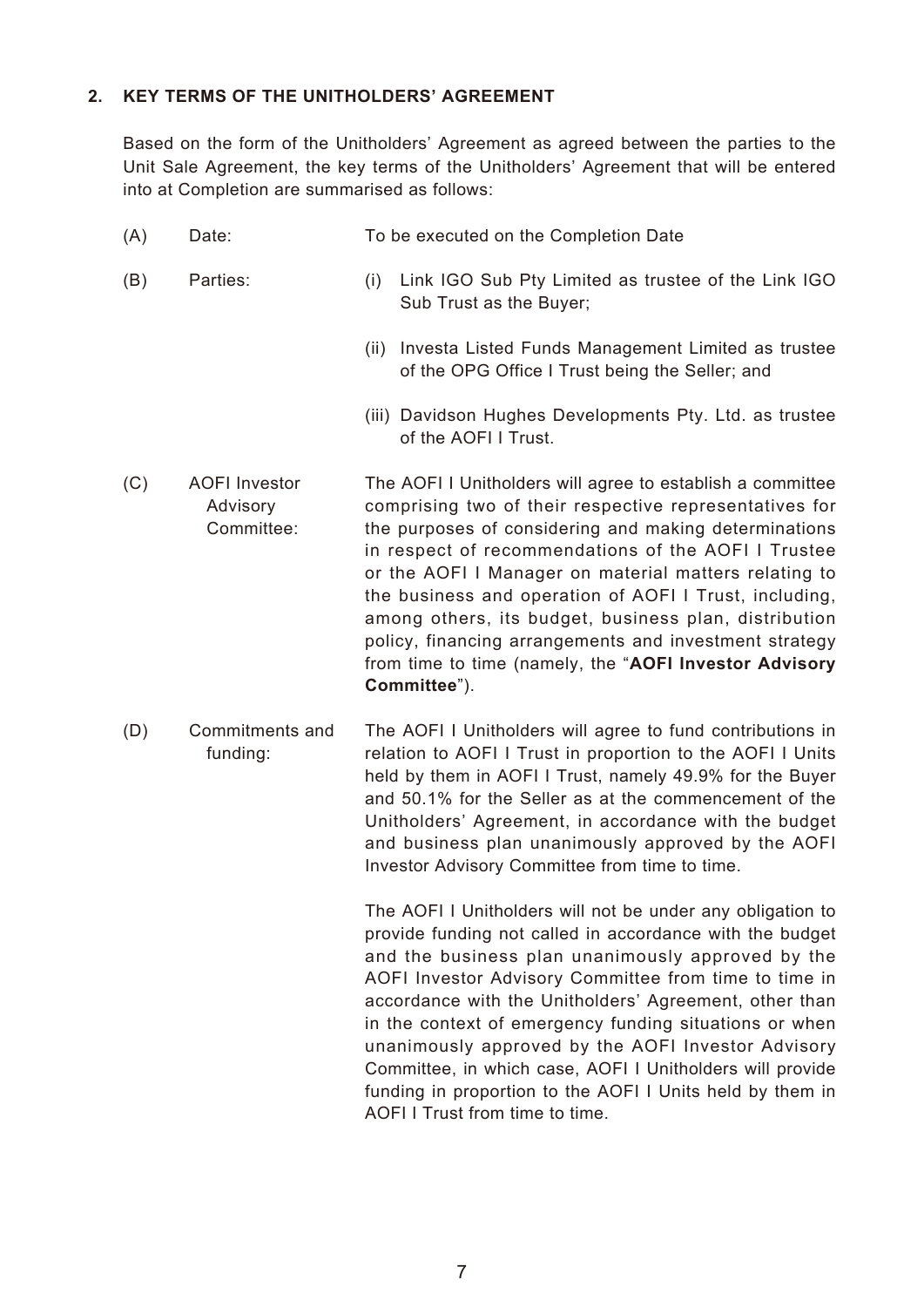(E) Governance: The AOFI I Unitholders will agree that AOFI I Trustee will retain day-to-day control over the operation of AOFI I Trust, while AOFI I Manager will provide investment management services to the AOFI I Trustee pursuant to the Investment Management Agreement.

> The AOFI Investor Advisory Committee will review and approve the investment strategy of the AOFI I Trust on an annual basis. The AOFI I Manager will be responsible for monitoring and reviewing AOFI I Trust and AOFI I Trust Group's respective adherence to the investment strategy as approved by the AOFI Investor Advisory Committee, making recommendations to the AOFI Investor Advisory Committee accordingly and implementing actions in accordance with such investment strategy.

- (F) Reserved matters: The Unitholders' Agreement will provide that certain material matters relating to the AOFI I Trust will be subject to special majority or unanimous approval by the AOFI Investor Advisory Committee from time to time, including but not limited to the budget and business plan, approval of business opportunities, changes in investment strategy, approval of refinancing arrangements and revision of the distribution policy, each of which will require the unanimous approval of the AOFI Investor Advisory Committee.
- (G) Distributions: A minimum of 100% of the net income of the AOFI I Trust will be distributed to each AOFI I Unitholder in proportion to the AOFI I Units held by them in the AOFI I Trust in accordance with distribution guidelines of the AOFI I Trust.
- (H) Lock-in period and minimum holding: AOFI I Unitholders may not dispose of their units in the AOFI I Trust or permit a change in control to occur in respect of itself during a lock-in period of thirty eight (38) months after the commencement of the Unitholders' Agreement (other than to members of their own Unitholder Group), unless the unanimous consent of all the other AOFI I Unitholder(s) at such relevant time has first been obtained.

Following expiry of the lock-in period referred to above, AOFI I Unitholders have the first right of offer over AOFI I Units proposed to be sold by each other AOFI I Unitholder.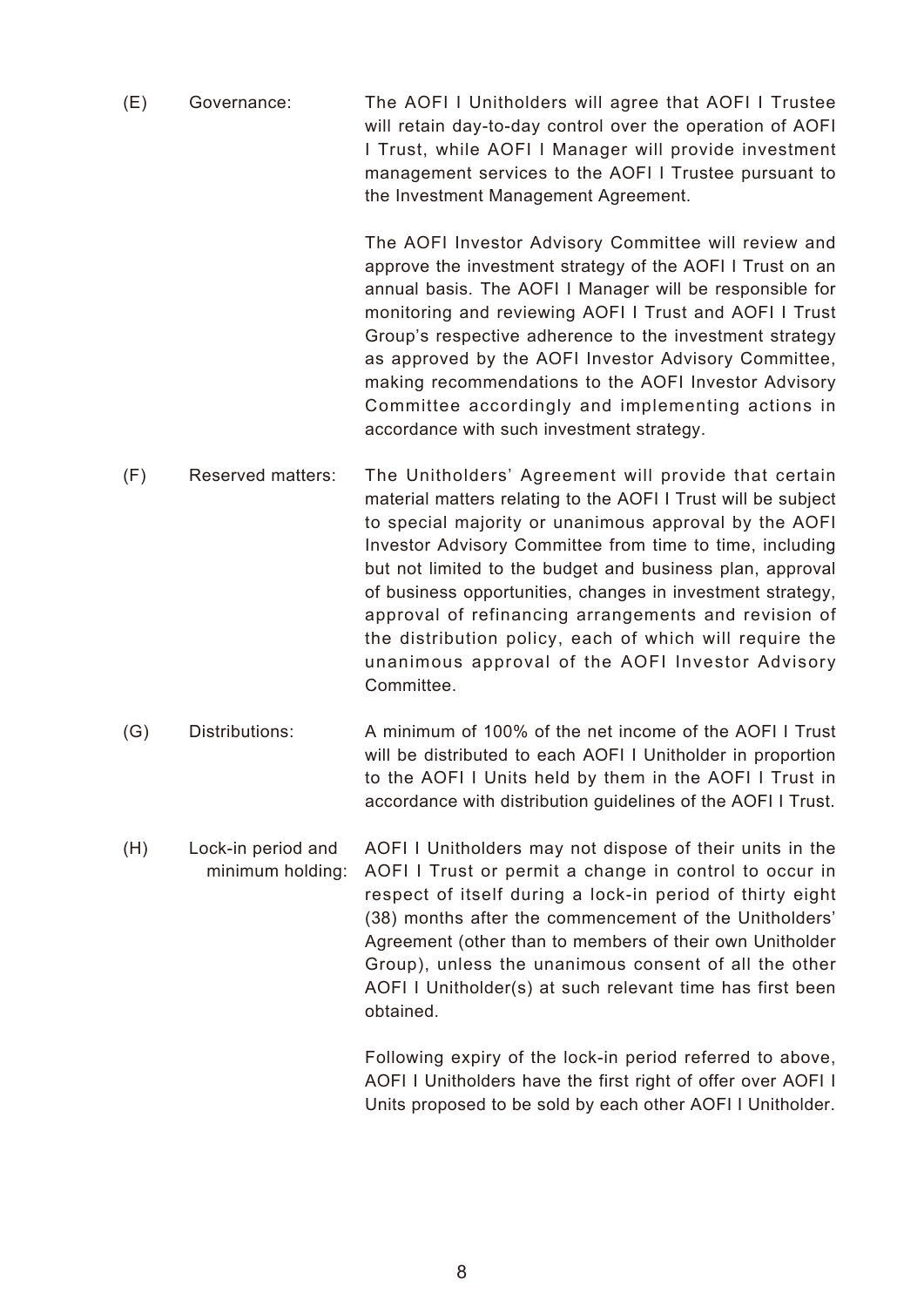AOFI I Unitholder must either dispose of its unitholding in whole or dispose specific proportions of such unitholdings as stipulated in the Unitholders' Agreement, provided that if the Buyer sells a certain proportion of its unitholding, the Seller will also have the right to sell a certain proportion of its unitholding, in accordance with procedures set out in the Unitholders' Agreement.

- (I) Other material terms: The Unitholders' Agreement will also contain provisions in relation to rights of first refusal for transfers of units, resolution of disputes and deadlock events, and exit mechanisms for AOFI I Unitholders in connection with the outcome of liquidity reviews, in customary terms for transactions of this scale and nature.
- (J) Governing law: The laws of New South Wales, Australia

At Completion, the AOFI I Trustee will also enter into the Investment Management Agreement in relation to the provision of investment management services by the AOFI I Manager to the AOFI I Trustee on the terms as set out therein. The Investment Management Agreement is on arm's length and normal commercial terms agreed by all AOFI I Unitholders.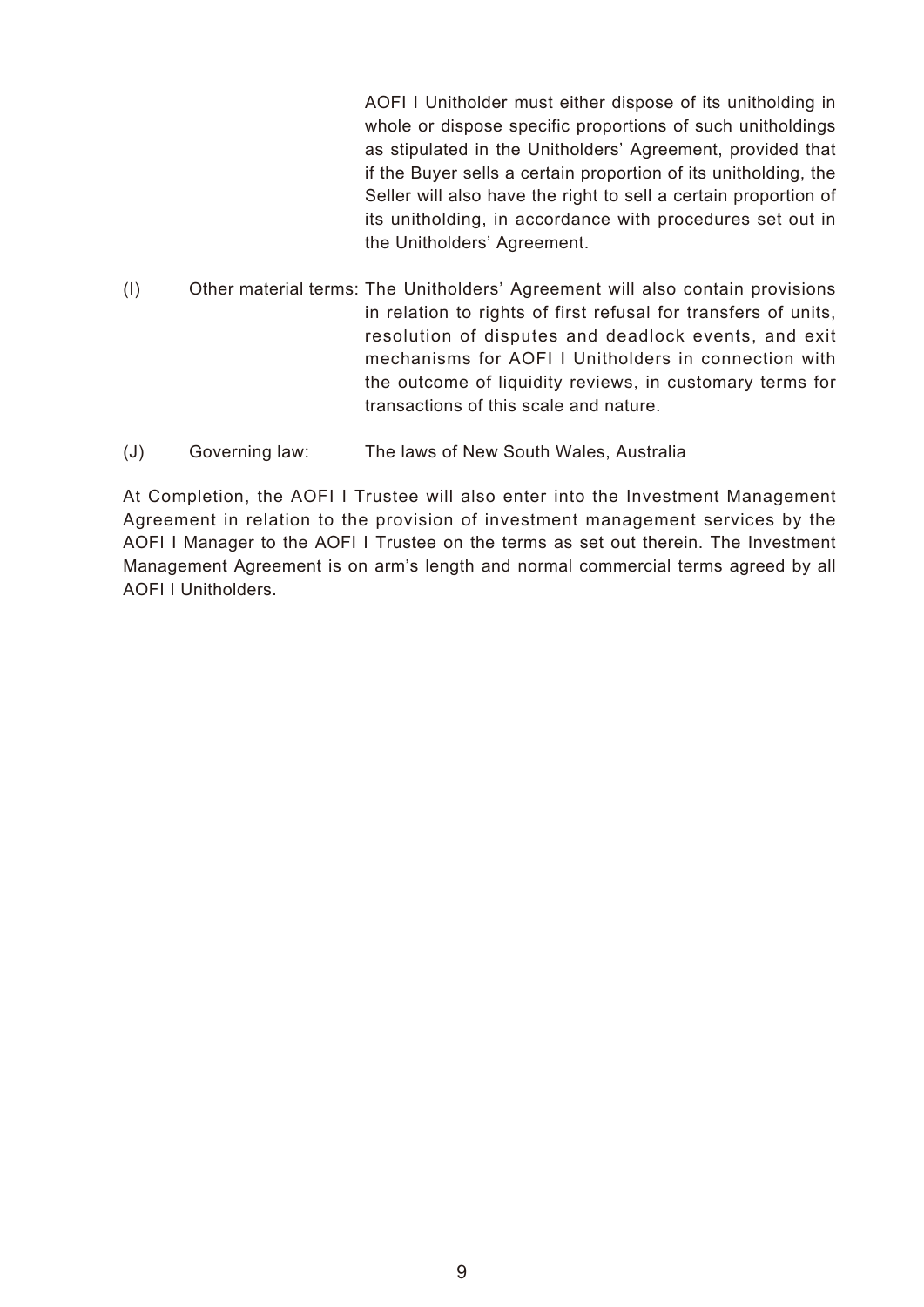#### **A. FINANCIAL INFORMATION ON THE AOFI I TRUST GROUP**

AOFI I Trust is a trust constituted by a trust deed under Australian laws, and it is intended that, following Completion, the AOFI I Trust may apply to qualify as a managed investment trust and to avail itself of the concessional managed investment trust withholding tax rate pursuant to Australian laws. It is principally engaged in the business of owning and operating the Target Portfolio which will consist of interests in five prime office properties located in central business districts in Sydney and Melbourne in Australia following completion of the Reorganisation.

Based on the consolidated unaudited accounts of AOFI I Trust, the financial information of AOFI I Trust Group for each of the years ended 30 June 2020 and 30 June 2021 was as follows:

|                               | For the year ended 30 June |                    |
|-------------------------------|----------------------------|--------------------|
|                               | 2021                       | 2020               |
|                               | <b>AUD'million</b>         | <b>AUD'million</b> |
| <b>Revenue</b>                | 71.6                       | 62.4               |
| Total income Note             | 206.2                      | 176.8              |
| <b>Profit before taxation</b> | 131.8                      | 89.0               |
| <b>Profit after taxation</b>  | 131.8                      | 89.0               |

*Note: Total income includes, amongst other things, revenue, share of profit from equity accounted investments and unrealised fair value gain on properties and financial instruments*

Based on the consolidated unaudited accounts of AOFI I Trust for the year ended 30 June 2021, the AOFI I Trust Group had total assets and net assets of approximately AUD1,996.8 million and AUD959.6 million, respectively as at 30 June 2021. For the avoidance of doubt, the above figures do not take into account the Reorganisation to be conducted and completed prior to Completion and thus do not represent the financial position of the AOFI I Trust post Completion.

#### **B. INFORMATION ON THE PORTFOLIO PROPERTIES**

As at 31 December 2021, based on the Valuation Reports, the Appraised Value was AUD1,131.1 million. The average occupancy rate of the Target Portfolio was 92.6% with a weighted average lease expiry period of 5.8 years. As at 31 December 2021, the Net Passing Income of 49.9% of the Target Portfolio amounted to AUD49.6 million with tenants in professional services and financial services sectors contributing over 70% of rental income.

The details of the Portfolio Properties, as based on the Valuation Reports, are as follows:

#### *(1) 151 Clarence Street, Sydney*

This property, also known as Barrack Place, is an A grade office completed in 2018. The property comprises 16 levels of office space, a mezzanine floor, a ground floor and a lower ground retail, as well as 41 parking spaces over 4 basement levels with total net lettable area of 21,891 sq.m. This property has a 5.5-star NABERS Energy rating and a 4.5-star NABERS Water rating. As at 31 December 2021, the primary tenants of this property include, among others, Arup and Mills Oakley.

AOFI I Trust Group holds a 100% interest in 151 Clarence Street.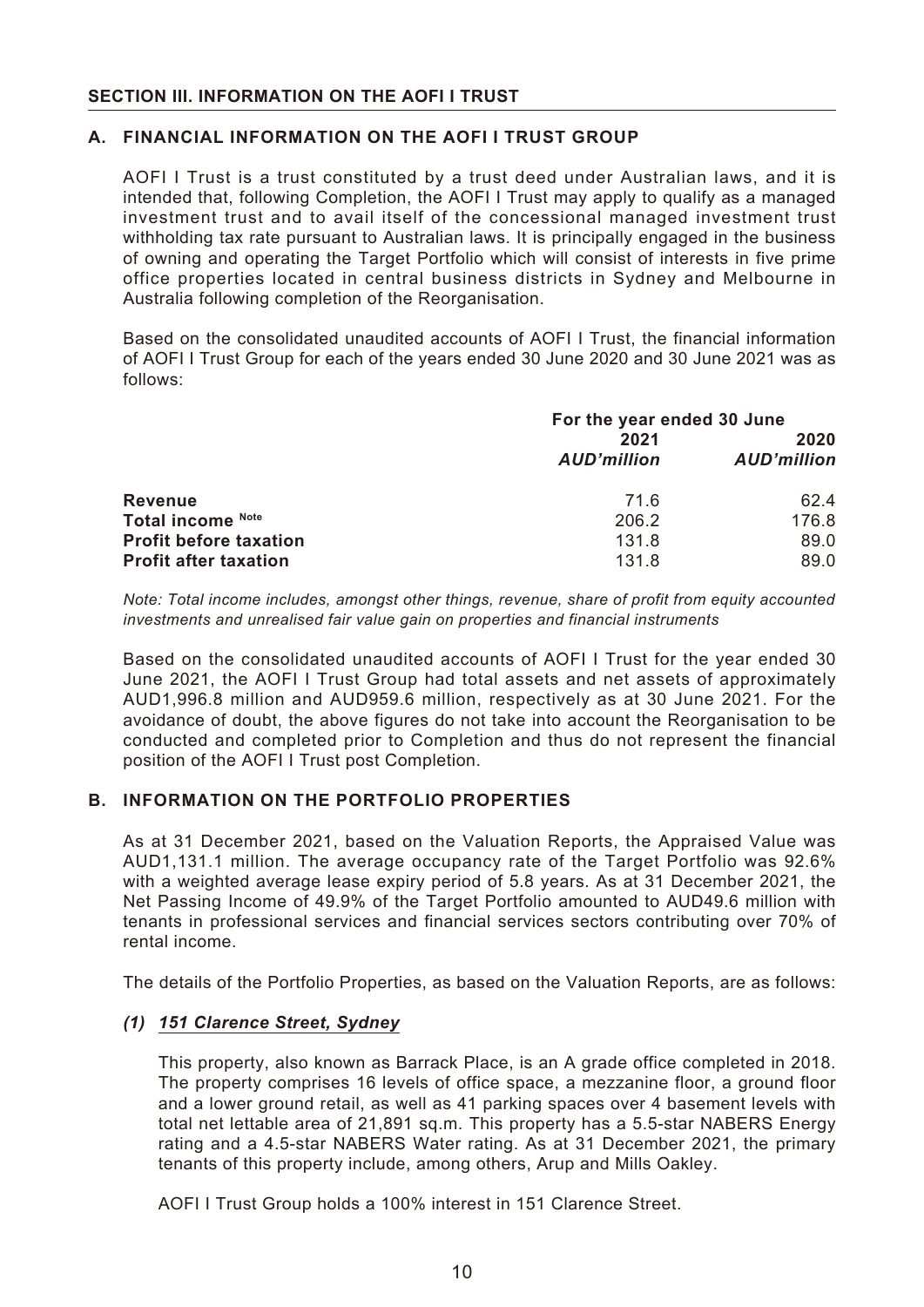## *(2) 126 Phillip Street, Sydney*

This property, also known as Deutsche Bank Place, is a premium grade office completed in 2005. The property comprises 31 levels of office space, a ground floor retail, a four-storey commercial-use pavilion, and 84 parking spaces over 1 basement level with total net lettable area of 42,131 sq.m.. This property has a 5-star NABERS Energy rating and a 4.5-star NABERS Water rating. As at 31 December 2021, the primary tenants of this property included, among others, Deutsche Bank and Allens.

AOFI I Trust Group holds a 25% interest in 126 Phillip Street. The remaining interest is held by an Investa-managed fund and a sovereign wealth fund.

#### *(3) 388 George Street, Sydney*

This property is an A grade office completed in 1976, with major refurbishments including the addition of a 5-storey mixed-use pavilion building completed in 2020. The main office tower of this property comprises 28 levels of office space, a mezzanine floor, a ground floor and a lower ground retail, and 73 basement parking spaces over 2 basement levels. The total net lettable area of the main office tower and the pavilion building is 41,255 sq.m. This property is targeting a 5-star NABERS Energy rating and a 4-star NABERS Water rating. As at 31 December 2021, the primary tenants of this property included, among others, QBE and Aware Super.

AOFI I Trust Group holds a 50% interest in 388 George Street. The remaining interest is held by an alternative investment management company.

## *(4) 347 Kent Street, Sydney*

This property is an A grade office completed in 1992 and with a major refurbishment having been completed in 2020. The property comprises 20 upper levels of office space, a ground floor and a lower ground floor retail, as well as 74 parking spaces over 3 basement levels with total net lettable area of 26.819 sq.m.. This property has a 5-star NABERS Energy rating and a 4.5-star NABERS Water rating. As at 31 December 2021, the primary tenants of this property included, among others, IOOF and Zurich.

Following completion of the Reorganisation, AOFI I Trust Group will hold 100% interest in 347 Kent Street.

#### *(5) 567 Collins Street, Melbourne*

This property is a premium grade office completed in 2015. The property comprises 23 upper levels of office space, a ground floor retail, gymnasiums on 2 levels, and 156 parking spaces over 3 basement levels with total net lettable area of 55,052 sq.m.. This property has a 5.5-star NABERS Energy rating and a 5.5-star NABERS Water rating. As at 31 December 2021, the primary tenants of this property include, among others, Jemena and Corrs Chambers Westgarth.

AOFI I Trust Group holds a 50% interest in 567 Collins Street. The remaining interest is held by an Investa-managed fund.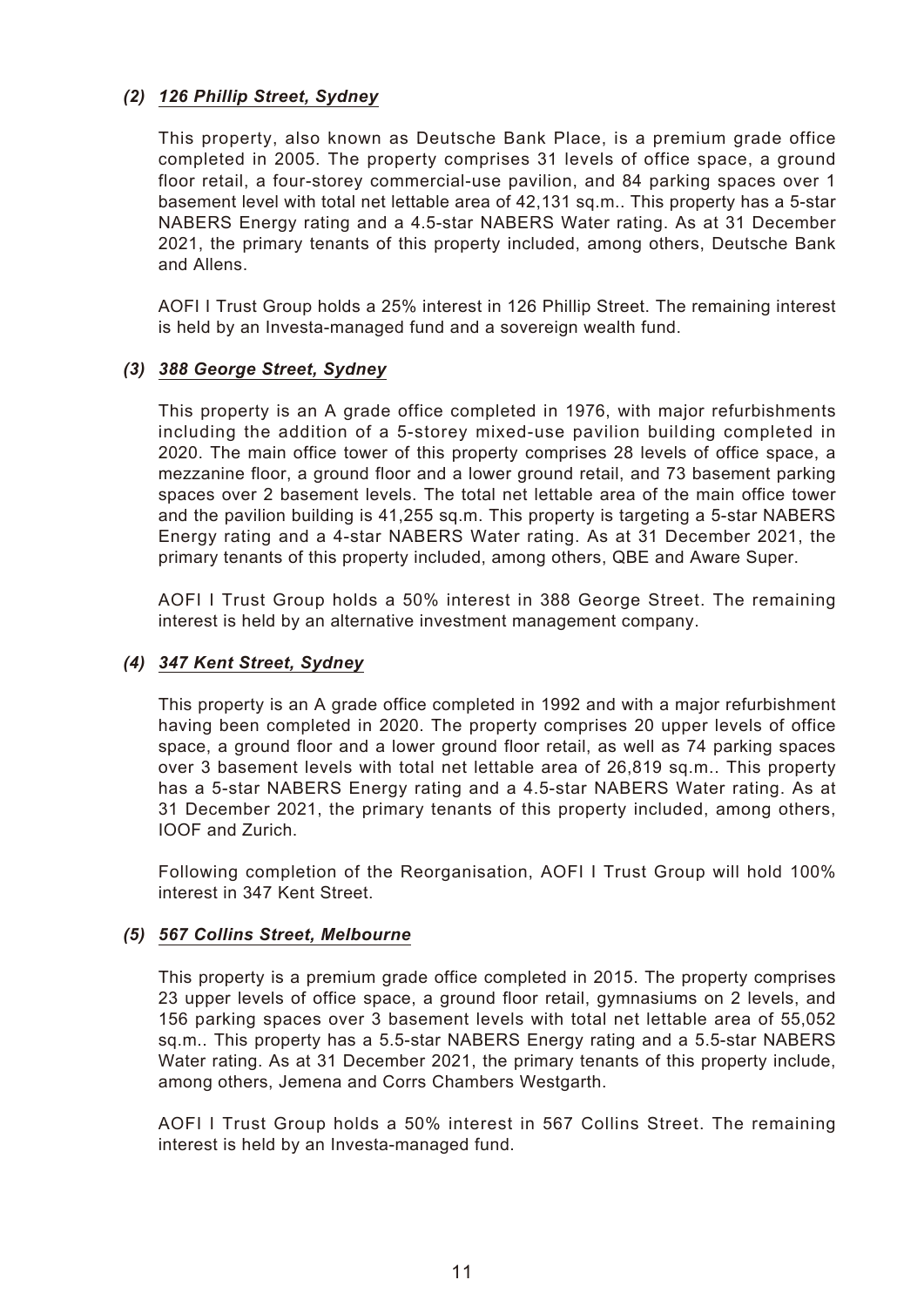#### **SECTION IV. FEES AND EXPENSES**

No fee or charge is payable to the Manager as a result of the Acquisition.

No fee or charge is payable to the Trustee as a result of the Acquisition, apart from the Trustee's remuneration under the Trust Deed which is based on prescribed percentages per annum of the Property Values (as defined in the Trust Deed).

#### **SECTION V. FINANCIAL IMPACT AND FUNDING OF THE ACQUISITION**

The Purchase Price for the Acquisition (approximately HKD3,310.2 million) together with the Expenses (approximately HKD85.3 million) will be funded from Link's internal cash resources and debt facilities. The Acquisition is not expected to have any material adverse impact on the financial position of Link as compared with that as at 30 September 2021.

Upon Completion, based on the consolidated financial position of Link as at 30 September 2021 (as disclosed in the 2021/2022 Interim Report), the ratio of total debt to total assets of Link would increase from approximately 23.6% (after adjusting for the impact of the interim distribution declared on 10 November 2021 and paid on 31 December 2021, the acquisition of 75% interest in two modern logistics assets in Guangdong Province which was completed on 27 October 2021, the acquisition of 50% interest in the Sydney core business district retail portfolio which was announced on 7 November 2021, and the acquisition of two institutional grade car park/car service centres and godown buildings in Hong Kong which was completed on 31 December 2021) to approximately 24.6% (assuming a drawdown of HKD3,395.5 million on Link's debt facilities to finance the Acquisition and including the value of Link's interest in AOFI I Trust) as if the Acquisition took place on 30 September 2021.

According to the Unitholders' Agreement to be entered into between the Buyer, the Seller and the AOFI I Trustee at Completion, the Buyer shall contribute funding to the AOFI I Trust in accordance with the budget and business plan to be unanimously determined by the AOFI Investor Advisory Committee from time to time. Based on the current intentions of the Buyer and the Seller in respect of the Target Portfolio, it is expected that other than normal and recurring maintenance in relation to the Portfolio Properties in proportion to the investment held in each of them, there should be no significant capital expenditure in relation to the investment in AOFI I Trust in the immediate future.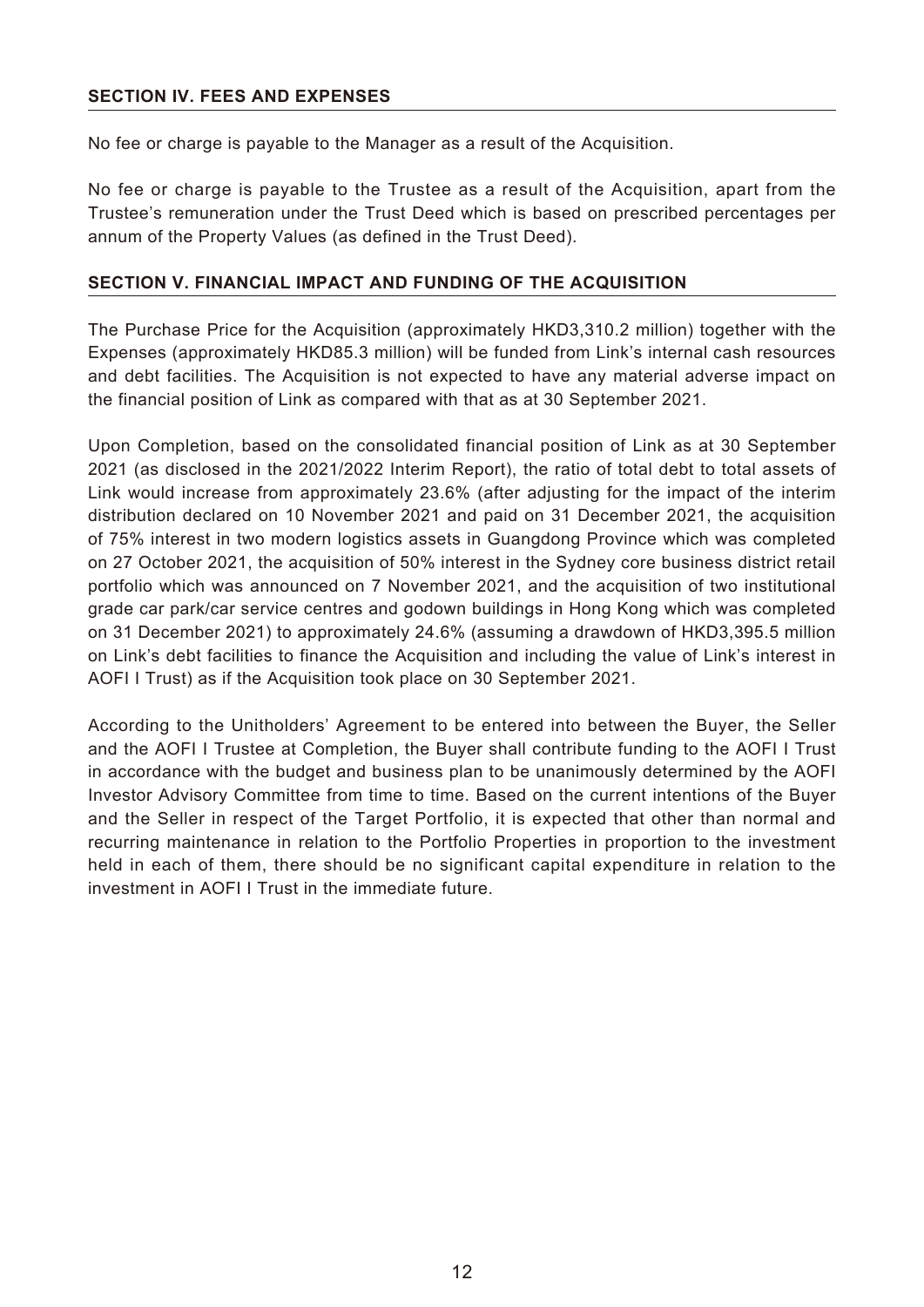## **SECTION VI. REASONS FOR THE ACQUISITION**

The Acquisition contributes to the geographical and asset diversification of Link's existing portfolio, complements Link's other acquisitions in Australia and is in line with Link's current investment strategy to invest in yield-accretive and income producing real estate which has potential for long-term growth. The Manager believes the Acquisition to be in the best interests of the Unitholders and that the key benefits of the Acquisition are as follows:

## **1. QUALITY OFFICE PORTFOLIO LOCATED IN THE HEARTS OF SYDNEY AND MELBOURNE CORE BUSINESS DISTRICTS**

The Target Portfolio comprises interests in five quality commercial offices of which two are Premium-grade offices and the remaining three are Grade A offices. Each of the Portfolio Properties is located at various prime locations within the respective core business districts of Sydney and Melbourne and benefits from convenient access to public transport networks and infrastructure within the locality. All of the Portfolio Properties are either recently completed or have undergone recent major refurbishments, therefore no material capital expenditure is expected in the near term.

The Portfolio Properties are operating with market leading environmental credentials and have achieved or plan to achieve at least NABERS Star Rating of 5 for Energy and 4.5 for Water. With the prime locations of the Portfolio Properties and premium asset quality, the Portfolio Properties are well positioned to benefit from the emergence of the current "flight to quality" trend for office occupiers which is partially driven by the COVID-19 pandemic.

## **2. STABLE INCOME WITH SUPPORTIVE MARKET FUNDAMENTALS**

The Target Portfolio is 92.6% occupied with a weighted average lease expiry of over 5.8 years. It has a diversified income base backed by tenants with strong financial covenants, as evidenced by the close to full collection rate on office income in 2021. In addition, annual rental escalations at approximately 4% have been built-in which may mitigate the impact of inflation over the lease tenor.

The Australian economy remains resilient and retail spending is expected to pick up as the pandemic situation improves. The Reserve Bank of Australia is forecasting a gross domestic profit growth of around 4.25% in 2022. Meanwhile, Australia's labour market has recovered strongly with its unemployment rate declining to 4.2% in December 2021, and such unemployment rate is also forecasted to fall below 4% in 2022. The positive economic outlook is expected to drive business confidence and support office demand.

## **3. ALIGN WITH LINK'S BUSINESS STRATEGY OF DIVERSIFICATION FOR LONG-TERM SUSTAINABLE RETURNS**

The Acquisition is consistent with the investment strategy of Link in making yield accretive acquisitions in global gateway cities and the Manager's objective of growing returns for Unitholders. The Acquisition is in line with Link's Vision 2025 to pursue portfolio diversification to drive sustainable income and portfolio growth.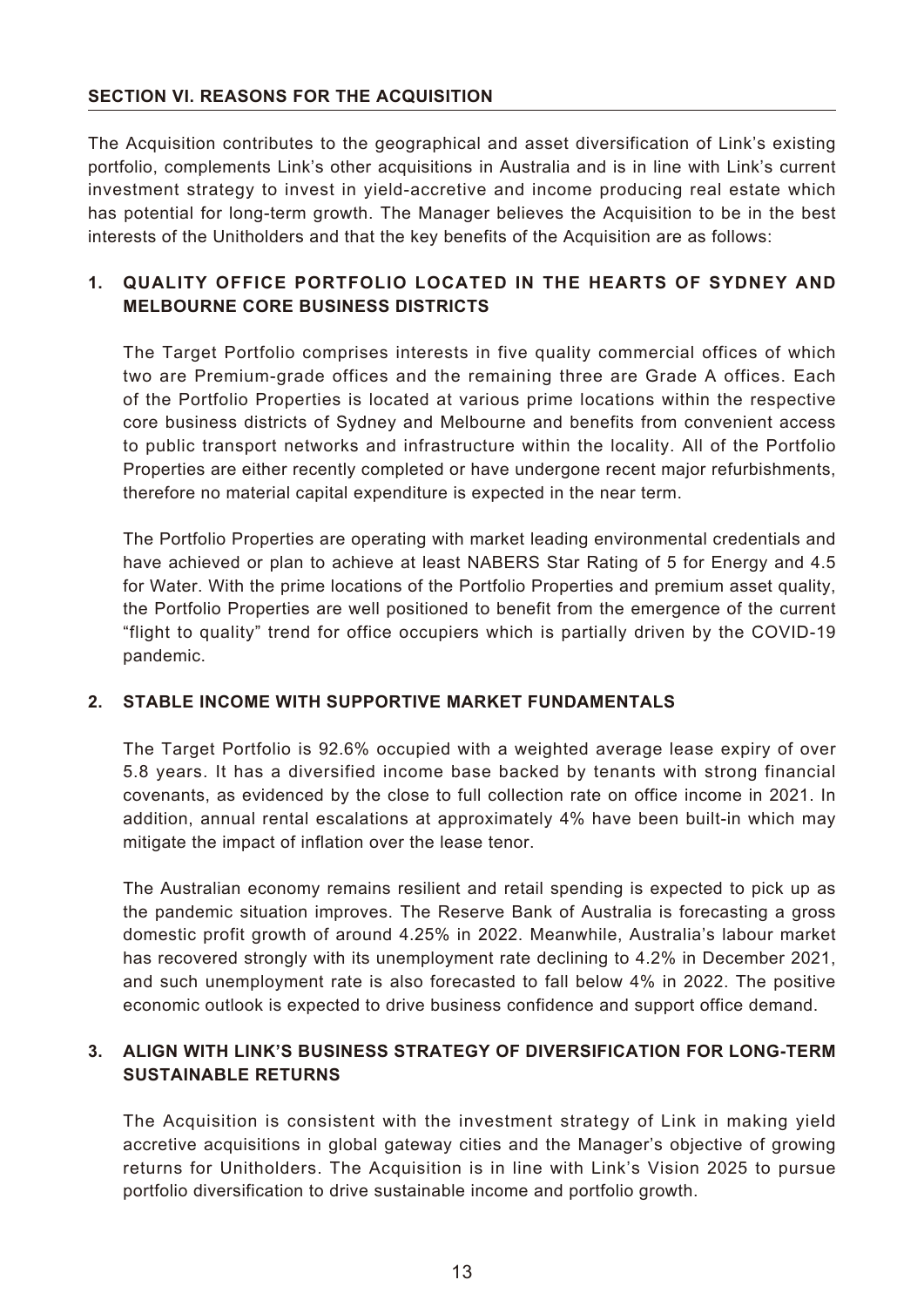#### **4. STRATEGIC PARTNERSHIPS WITH OXFORD AND INVESTA**

The beneficial owner of OPG Office I Trust (being our joint venture partner upon Completion) is Oxford, a leading global real estate investor, manager and developer which has assets under management worth nearly CAD80 billion. AOFI I Trust has been and will continue to be managed by Investa, an industry leading developer, operator and manager of office properties in Australia with close to AUD12 billion assets under management.

Under the terms of the Transaction Documents, there will be inorganic growth opportunities offered by Oxford to the joint venture. Link will work closely with Oxford and Investa on this joint venture to capture both organic and inorganic growth opportunities.

#### **SECTION VII. RISK FACTORS**

The Manager does not expect the Acquisition to result in a material change to the overall risk profile of Link.

#### **1. RISK OF INVESTMENT IN NON-MAJORITY OWNED PROPERTIES**

Like any other arrangements for non-majority owned properties, the Acquisition may involve certain risks which are inherent in investments with joint ownership arrangements, including the Manager having only joint control and oversight over the daily operations and financial condition of the Target Portfolio, reliance on the AOFI I Manager to manage the Target Portfolio and interests in the Portfolio Properties, and the potential for an exit by or disputes with Seller and the other stakeholders of the Portfolio Properties (as applicable) or their successors or transferees. Disputes with the Seller and the other stakeholders of the Portfolio Properties (as applicable) or their successors or transferees may lead to legal proceedings, and serious disputes may also lead to Link prematurely disposing of its full or partial interests in the AOFI I Trust (for example, in the event that a deadlock with the Seller or its successors or transferees cannot be resolved), and there is no assurance that Link will be able to dispose of its interests in AOFI I Trust at fair market value under such circumstances, which in turn may negatively impact the value of Link's investment. Also, there is no assurance that the Seller or their successor(s) or transferee(s) will not commit a default under the Unitholders' Agreement. The Manager's risk is mitigated given the Unitholders' Agreement requires that certain material matters are subject to special majority or unanimous approval by the representatives of the AOFI I Unitholders and that the Unitholders' Agreement also contains mechanisms for resolving any dispute or deadlock and (if necessary) effecting any exits or buy-outs upon default by any AOFI I Unitholders pursuant to the terms of the Unitholders' Agreement.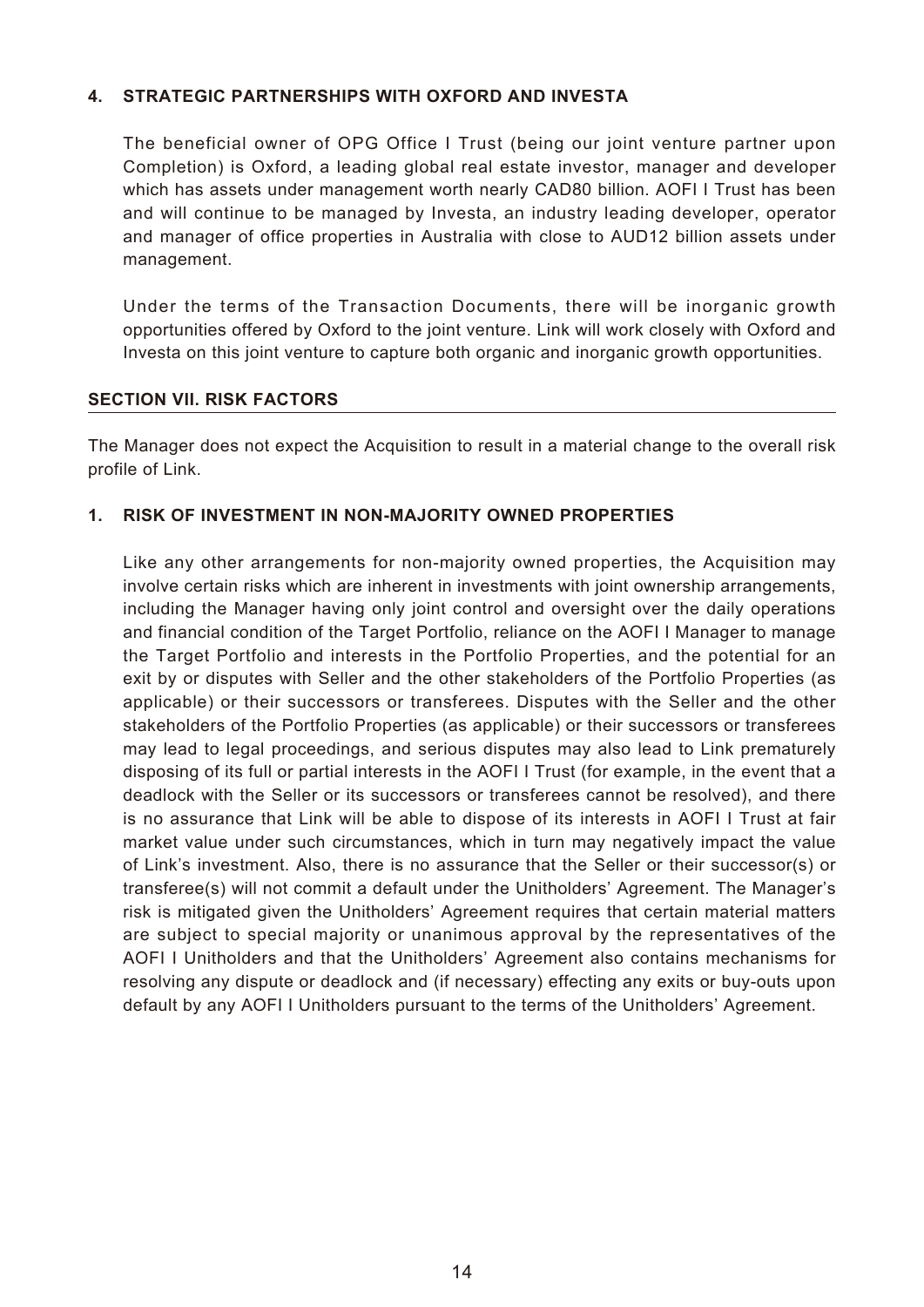## **2. COVID-19 AND OTHER PANDEMICS**

COVID-19 and other pandemics, which are beyond Link's control, may materially and adversely affect the economy, infrastructure and livelihood of tenants in Australia. In particular, the outbreak of COVID-19 across the world may continue to result in prolonged measures to contain the spread of COVID-19, such as regulatory lock-downs, quarantines of people, suspension of operations or delayed resumption of work and production, and travel restrictions imposed by Australia and/or other regions. COVID-19 could continue to potentially affect tenants' ability to pay rent and impact rental income of the Portfolio Properties. In addition, market uncertainties can lead to potential volatilities in interest rates, operating costs, real estate prices as well as exchange rates. This may negatively impact the distributable income from, and valuation of, the Target Portfolio.

## **SECTION VIII. OPINION OF THE BOARD**

The Board (including the independent non-executive Directors), having taken into account the Manager's duties under the Trust Deed and the REIT Code, is satisfied that: (i) the terms of the Transaction Documents and the respective transactions contemplated thereunder are at arm's length, on normal commercial terms, fair and reasonable and in the interests of Link and the Unitholders as a whole; (ii) the Acquisition and the transactions contemplated under the Transaction Documents are consistent with Link's investment policy and in compliance with the REIT Code and the Trust Deed; and (iii) no Unitholders' approval is required under the REIT Code and the Trust Deed for the Buyer to enter into the Transaction Documents and the transactions contemplated thereunder.

#### **SECTION IX. CONFIRMATIONS BY THE MANAGER**

The Manager has conducted, and is satisfied with the results of, due diligence in respect of AOFI I Trust, the Target Portfolio and Portfolio Properties, and no material irregularities or non-compliance issues have been noted. Such due diligence has been carried out in accordance with the relevant provisions of the REIT Code, the Manager's compliance manual and the Practice Note on Overseas Investments by SFC-authorised REITs contained in the REIT Code. The Manager is of the view that the terms of the Transaction Documents sufficiently protect the interests of Link and the Unitholders as a whole.

The Manager confirms that, in relation to the Acquisition, the Practice Note on Overseas Investments by SFC-authorised REITs contained in the REIT Code has been complied with.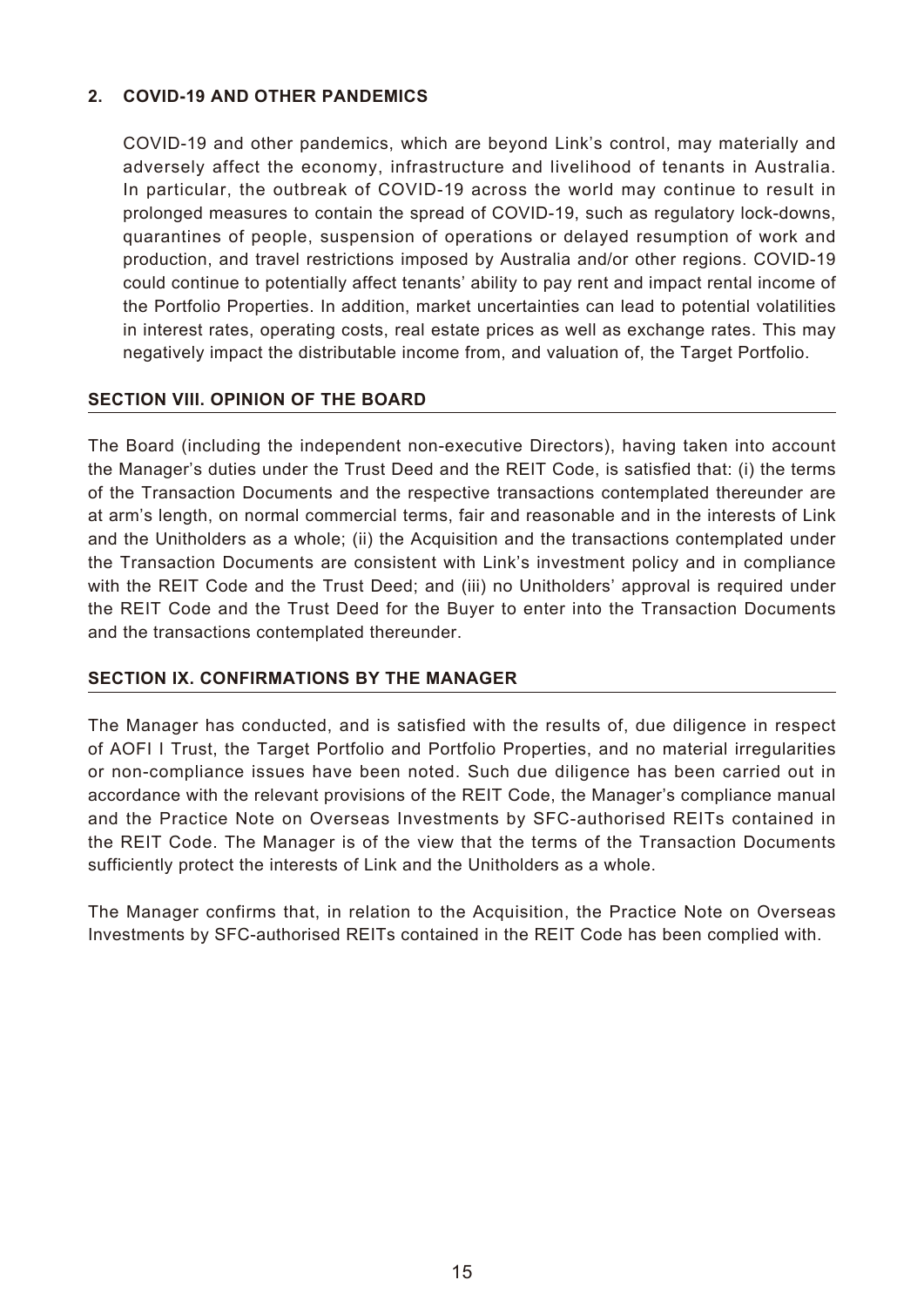The Manager also confirms that it has the requisite competence, experience and effective internal controls and risk management system for investing in and managing the Target Portfolio via its 49.9% interest in AOFI I trust, notwithstanding its location in Australia, having regard to (among other things) the nature of the Target Portfolio, the provision of property management services by the Property Managers (being professional property management companies) and the engagement of AOFI I Manager by AOFI I Trustee to provide investment management services in AOFI I Trust.

## **SECTION X. OPINION OF THE TRUSTEE**

Based on and in sole reliance on the opinion of the Board, the information in this announcement and confirmations provided by the Manager, and having taken into account its duties under the REIT Code and the Trust Deed, the Trustee has confirmed that (i) the Acquisition and the transactions contemplated under the Transaction Documents are consistent with Link's investment policy and in compliance with the REIT Code and the Trust Deed; (ii) no Unitholders' approval is required under the REIT Code and the Trust Deed for the Buyer to enter into the Transaction Documents and the respective transactions contemplated thereunder; and (iii) it has no objection to the Acquisition and the transactions contemplated under the Transaction Documents.

## **SECTION XI. REGULATORY IMPLICATIONS**

#### **NON-QUALIFIED MINORITY-OWNED PROPERTIES**

Upon Completion, as Link will not have majority ownership and control of the AOFI I Trust, the Manager will treat Link's interests in the Portfolio Properties indirectly held via its 49.9% interest in the AOFI I Trust joint venture as "Non-qualified Minority-owned Properties" as permitted under the REIT Code.

Under the REIT Code: (i) the value of Link's holding of a Non-qualified Minority-owned Property shall not exceed 10% of the gross asset value of Link at all times; and (ii) the combined value of all Relevant Investments, Non-qualified Minority-owned Properties, other ancillary investments of Link, and Property Development Costs together with the aggregate contract value of uncompleted units of real estate, shall not exceed 25% of the gross asset value of Link. The Manager will comply with these REIT Code requirements, as well as other requirements applicable to Non-qualified Minority-owned Properties, having regard to any relevant guidance published by the SFC, as well as the terms of the Trust Deed.

#### **OTHER REQUIREMENTS**

This announcement is made pursuant to 10.3 and 10.4(ga) of the REIT Code since the Purchase Price is more than 1% of the gross asset value of Link. As one of the applicable percentage ratios exceeds 5% and all percentage ratios are less than 25%, the Acquisition constitutes a discloseable transaction of Link under Chapter 14 of the Listing Rules (modified as appropriate pursuant to 2.26 of the REIT Code).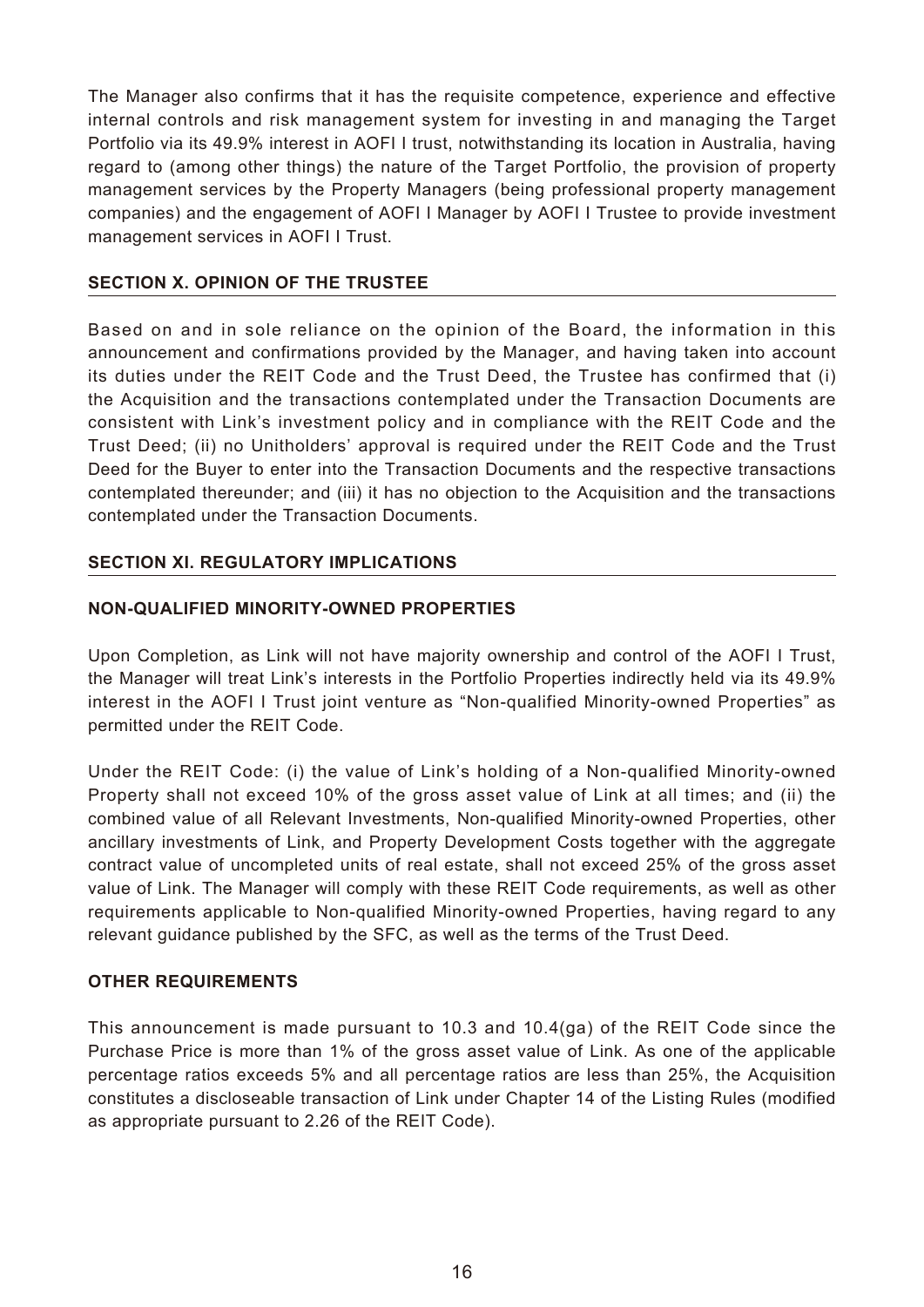To the best of the Directors' knowledge, information and belief, having made all reasonable enquiries, the counterparties under the Transaction Documents and their respective ultimate beneficial owners are Independent Third Parties. Therefore, the transactions under the Transaction Documents do not constitute connected party transactions of Link under the REIT Code and no Unitholders' approval is required under the REIT Code, the Listing Rules (modified as appropriate pursuant to 2.26 of the REIT Code) and the Trust Deed to enter into the Transaction Documents.

#### **SECTION XII. GENERAL**

## **1. INFORMATION ON LINK, THE BUYER AND THE BUYER GUARANTOR**

Link is a collective investment scheme authorised by the SFC whose Units are listed on the Main Board of the Stock Exchange (stock code: 823). Link, managed by the Manager, currently has a diversified portfolio which primarily comprises retail and office properties and car parking spaces in China (both Mainland and Hong Kong), Australia and the United Kingdom. HSBC Institutional Trust Services (Asia) Limited is the trustee of Link.

The Buyer is a company incorporated in Australia and an indirectly wholly-owned special purpose vehicle of Link, which acts as trustee of the Buyer Trust. The Buyer Trust is a unit trust constituted under the laws of Australia. The Buyer Trust will solely be used to hold Link's 49.9% interest in AOFI I Trust upon Completion.

The Buyer Guarantor is a company incorporated in Australia which is an indirectly wholly-owned special purpose vehicle of Link, acting in its capacity as trustee of the Link Australia Holdings Trust.

#### **2. INFORMATION ON THE SELLER**

According to information provided by the Seller, as at the date of this announcement, the Seller is a limited liability company incorporated under the laws of Australia which is principally engaged in property investment, development, and management whilst upholding the highest ESG standards in creating high performance places for its investors, businesses, and communities.

#### **3. FURTHER ANNOUNCEMENT**

**The Unit Sale Agreement is subject to fulfilment or waiver of certain Conditions. Completion of the Acquisition is subject to the Buyer's and Seller's compliance with each of their obligations as provided under the terms of the Unit Sale Agreement, and may or may not take place. Unitholders and potential investors of Link are advised to exercise caution when dealing in the Units, and are recommended to seek independent professional advice if they are in any doubt about their position(s) and as to the actions that they should take.**

The Manager will make a further announcement upon Completion, or alternatively, if Completion does not take place due to the non-satisfaction of the Conditions. The Manager will also announce any adjustments made by the Buyer or the Seller to the Purchase Price.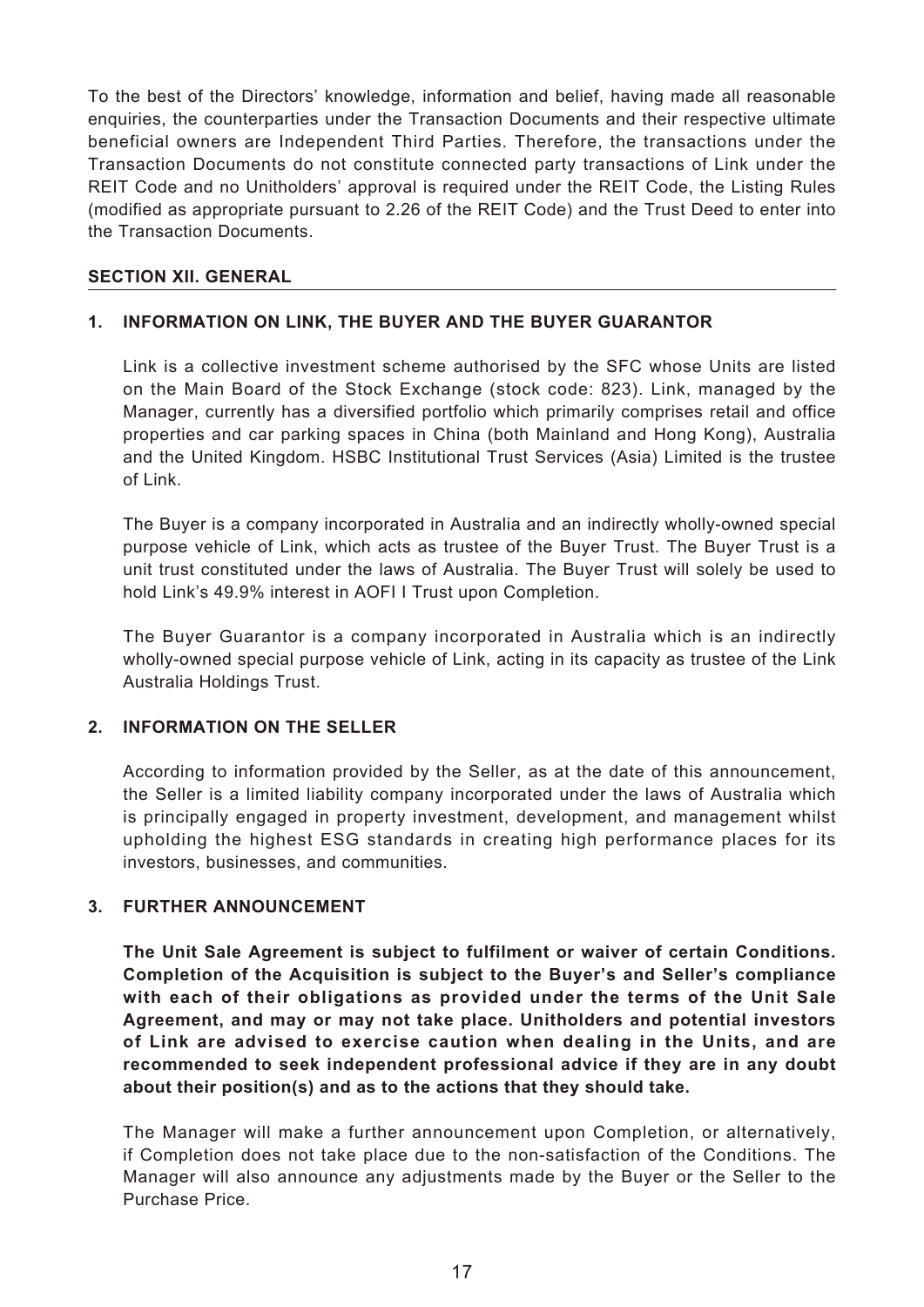## **SECTION XIII. DEFINITIONS**

In this announcement, unless the context requires otherwise, the following expressions shall have the following meanings:

| <b>126 Phillip Street</b>                         | the property located at 126 Phillip Street, Sydney, New<br>South Wales, Australia, one of the Portfolio Properties                                                                                                                    |
|---------------------------------------------------|---------------------------------------------------------------------------------------------------------------------------------------------------------------------------------------------------------------------------------------|
| <b>151 Clarence Street</b>                        | the property located at 151 Clarence Street, Sydney, New<br>South Wales, Australia, one of the Portfolio Properties                                                                                                                   |
| <b>347 Kent Street</b>                            | the property located at 347 Kent Street, Sydney, New<br>South Wales, Australia, one of the Portfolio Properties                                                                                                                       |
| 388 George Street                                 | the property located at 388 George Street, Sydney, New<br>South Wales, Australia, one of the Portfolio Properties                                                                                                                     |
| <b>567 Collins Street</b>                         | the property located at 567 Collins Street, Melbourne,<br>Victoria, Australia, one of the Portfolio Properties                                                                                                                        |
| 2021/2022 Interim Report                          | Link's interim report for the six months ended 30<br>September 2021                                                                                                                                                                   |
| <b>Acquisition</b>                                | the acquisition of the Sale Units under the Unit Sale<br>Agreement                                                                                                                                                                    |
| <b>Actual NAV</b>                                 | the actual NAV of 49.9% of the Target Portfolio as at<br>Completion, to be computed following Completion in<br>accordance with the Unit Sale Agreement                                                                                |
| <b>AOFI Investor Advisory</b><br><b>Committee</b> | the investor advisory committee to be established upon<br>the signing of the Unitholders' Agreement comprising two<br>representatives of each of the Buyer and the Seller, as<br>further described in Section II in this announcement |
| <b>AOFI I Manager</b>                             | Investa Investment Management Pty Ltd or such other<br>replacement manager of AOFI I Trust as appointed from<br>time to time                                                                                                          |
| <b>AOFIITrust</b>                                 | Australia Office Fund Investment I Trust, a trust<br>constituted by a trust deed under Australian laws and<br>49.9% of the ordinary units in which is the subject of the<br>Acquisition                                               |
| <b>AOFI I Trust Group</b>                         | <b>AOFI I Trust together with its Subsidiaries</b>                                                                                                                                                                                    |
| <b>AOFI I Trustee</b>                             | Davidson Hughes Developments Pty. Ltd (ACN 005 752<br>910), being the trustee of AOFI I Trust                                                                                                                                         |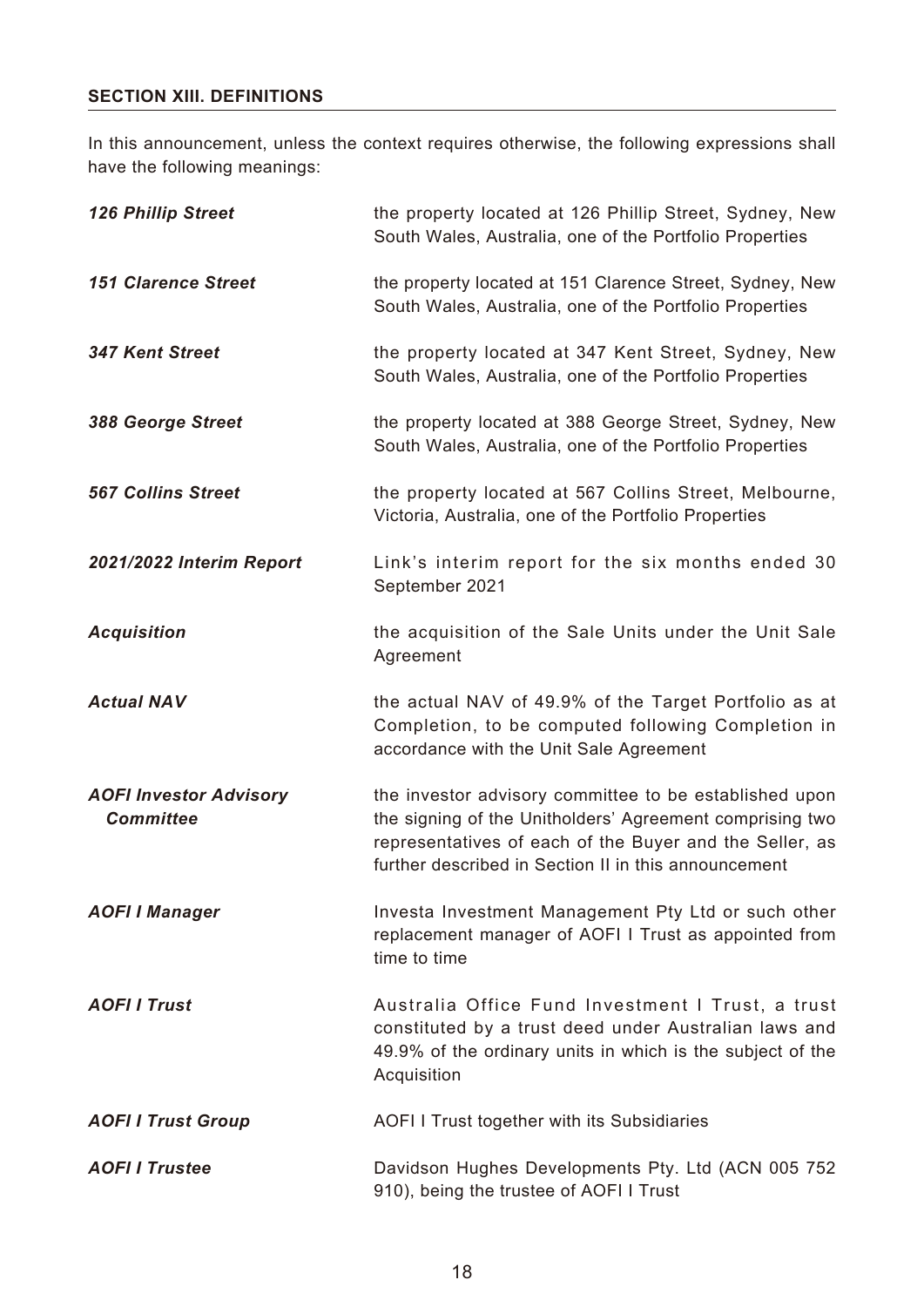| <b>AOFI I Unitholder</b>     | a holder of AOFI I Units                                                                                                                                                                                                                                                                                                                                                                                             |
|------------------------------|----------------------------------------------------------------------------------------------------------------------------------------------------------------------------------------------------------------------------------------------------------------------------------------------------------------------------------------------------------------------------------------------------------------------|
| <b>AOFIIUnits</b>            | ordinary units in AOFI I Trust                                                                                                                                                                                                                                                                                                                                                                                       |
| <b>Appraised Value</b>       | the amount of AUD1,131.1 million, being the aggregate<br>appraised value of 49.9% of the Target Portfolio pursuant<br>to the Valuation Reports                                                                                                                                                                                                                                                                       |
| <b>AUD</b>                   | Australian dollar, the lawful currency of Australia                                                                                                                                                                                                                                                                                                                                                                  |
| <b>Australia</b>             | the Commonwealth of Australia                                                                                                                                                                                                                                                                                                                                                                                        |
| <b>Board</b>                 | the board of Directors                                                                                                                                                                                                                                                                                                                                                                                               |
| <b>Brookfield Commercial</b> | Brookfield Commercial Operations Pty Ltd, the property<br>manager of 388 George Street                                                                                                                                                                                                                                                                                                                               |
| <b>Business Day(s)</b>       | a day which is not a Saturday, Sunday or bank or public<br>holiday in Sydney, Australia                                                                                                                                                                                                                                                                                                                              |
| <b>Buyer</b>                 | Link IGO Sub Pty Limited (ACN 656 535 287), a company<br>incorporated in Australia which is an indirectly wholly-<br>owned special purpose vehicle of Link, in its capacity as<br>trustee of Buyer Trust                                                                                                                                                                                                             |
| <b>Buyer Guarantor</b>       | Link Australia Holdings Pty Ltd (ACN 638 066 878), a<br>company incorporated in Australia which is an indirectly<br>wholly-owned special purpose vehicle of Link, acting in<br>its capacity as trustee of the Link Australia Holdings Trust                                                                                                                                                                          |
| <b>Buyer Trust</b>           | Link IGO Sub Trust, a unit trust constituted under the<br>laws of New South Wales, Australia, being an indirectly<br>wholly-owned special purpose vehicle of Link                                                                                                                                                                                                                                                    |
| <b>CAD</b>                   | Canadian dollar, the lawful currency of Canada                                                                                                                                                                                                                                                                                                                                                                       |
| <b>Completion</b>            | Completion of the Acquisition in accordance with the<br>terms of the Unit Sale Agreement and "Complete" shall<br>be construed accordingly                                                                                                                                                                                                                                                                            |
| <b>Completion Adjustment</b> | the adjustments to the Purchase Price following<br>Completion (in proportion to the interests held in the<br>Portfolio Properties by AOFI I Trust and the unitholding<br>to be held by the Buyer in AOFI I Trust upon Completion)<br>based on the difference between the Estimated NAV and<br>the Actual NAV and Other Adjustments as computed<br>in accordance with the Unit Sale Agreement following<br>Completion |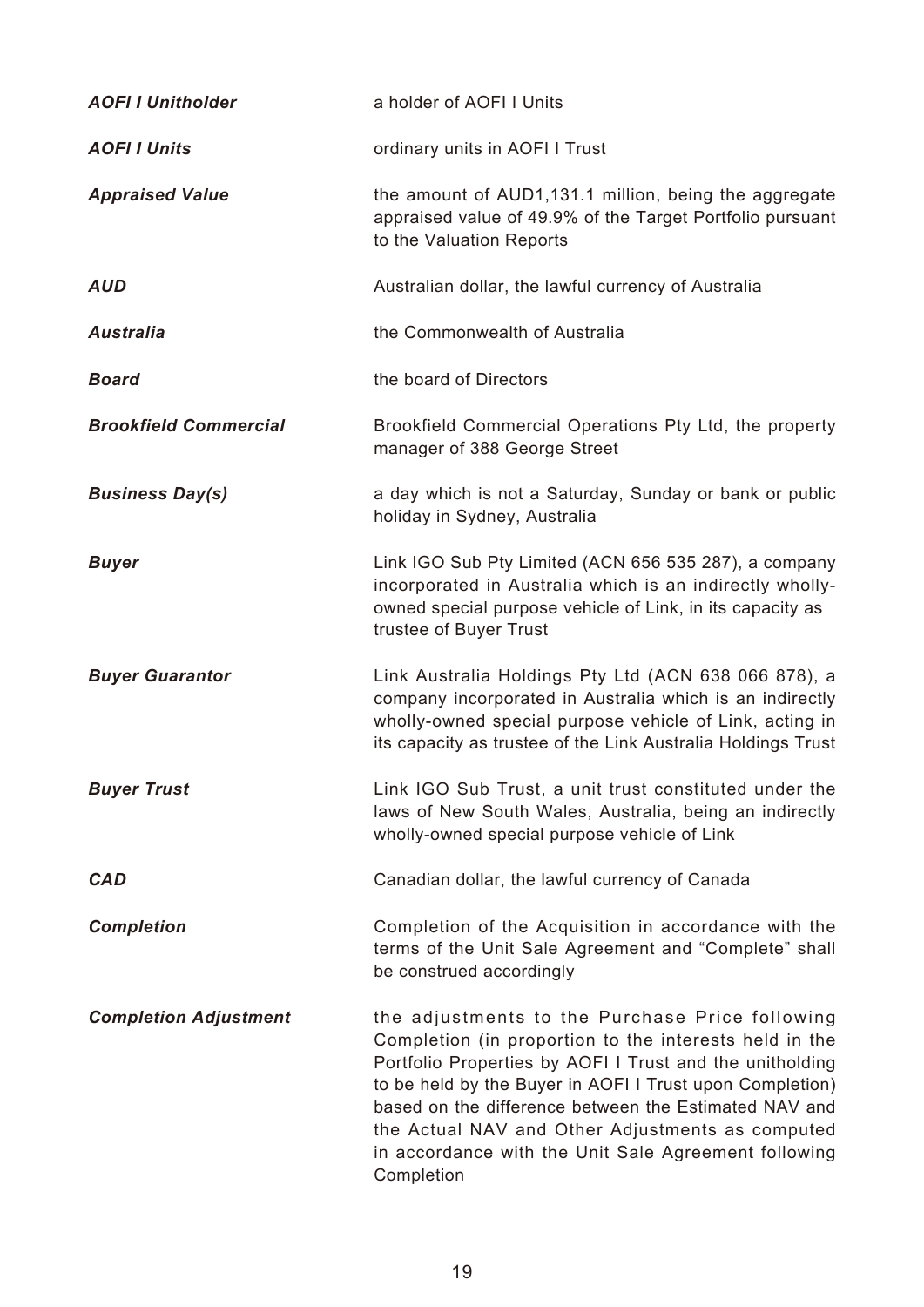| <b>Completion Date</b> | the date on which Completion takes place                                                                                                                                                                                                                                                                                                                                                                                                                                                                                                                  |
|------------------------|-----------------------------------------------------------------------------------------------------------------------------------------------------------------------------------------------------------------------------------------------------------------------------------------------------------------------------------------------------------------------------------------------------------------------------------------------------------------------------------------------------------------------------------------------------------|
| <b>Conditions</b>      | the conditions precedent to Completion under the Unit<br>Sale Agreement                                                                                                                                                                                                                                                                                                                                                                                                                                                                                   |
| <b>Deposit</b>         | the deposit paid by the Buyer upon exchange of the Unit<br>Sale Agreement in the amount of AUD30 million                                                                                                                                                                                                                                                                                                                                                                                                                                                  |
| <b>Directors</b>       | the directors of the Manager                                                                                                                                                                                                                                                                                                                                                                                                                                                                                                                              |
| <b>Escrow Agent</b>    | Ashurst Australia, being the escrow agent appointed to<br>hold the Deposit in escrow pending Completion                                                                                                                                                                                                                                                                                                                                                                                                                                                   |
| <b>Escrow Deed</b>     | the deed dated on or around the date of signing of the<br>Unit Sale Agreement between the Buyer, the Seller and<br>the Escrow Agent in respect of the appointment of the<br>Escrow Agent as escrow agent for the Deposit                                                                                                                                                                                                                                                                                                                                  |
| <b>Estimated NAV</b>   | the estimated NAV of a 49.9% interest in the Target<br>Portfolio as agreed between the Buyer and the Seller for<br>the purpose of the Acquisition                                                                                                                                                                                                                                                                                                                                                                                                         |
| <b>Expenses</b>        | expenses in the aggregate amount of approximately<br>HKD85.3 million payable by the Buyer mainly for<br>professional services fees in connection with the<br>Acquisition                                                                                                                                                                                                                                                                                                                                                                                  |
| <b>FIRB Act</b>        | Foreign Acquisitions and Takeovers Act 1975                                                                                                                                                                                                                                                                                                                                                                                                                                                                                                               |
| <b>FIRB Approval</b>   | either (i) the Treasurer (or his delegate) providing a<br>written no object notification; or (ii) following notice<br>of the transactions contemplated under the Unit Sale<br>Agreement having been given by the Buyer to the<br>Treasurer under the FIRB Act, the Treasurer ceasing to<br>be empowered to make any order under the FIRB Act<br>because the applicable time limit on making orders and<br>decisions under the FIRB Act has expired; in each case in<br>respect of the Unit Sale Agreement and the transactions<br>contemplated thereunder |
| <b>GST</b>             | <b>Goods and Services Tax</b>                                                                                                                                                                                                                                                                                                                                                                                                                                                                                                                             |
| <b>HKD</b>             | Hong Kong dollar, the lawful currency of Hong Kong                                                                                                                                                                                                                                                                                                                                                                                                                                                                                                        |
| <b>Hong Kong</b>       | the Hong Kong Special Administrative Region of the<br>People's Republic of China                                                                                                                                                                                                                                                                                                                                                                                                                                                                          |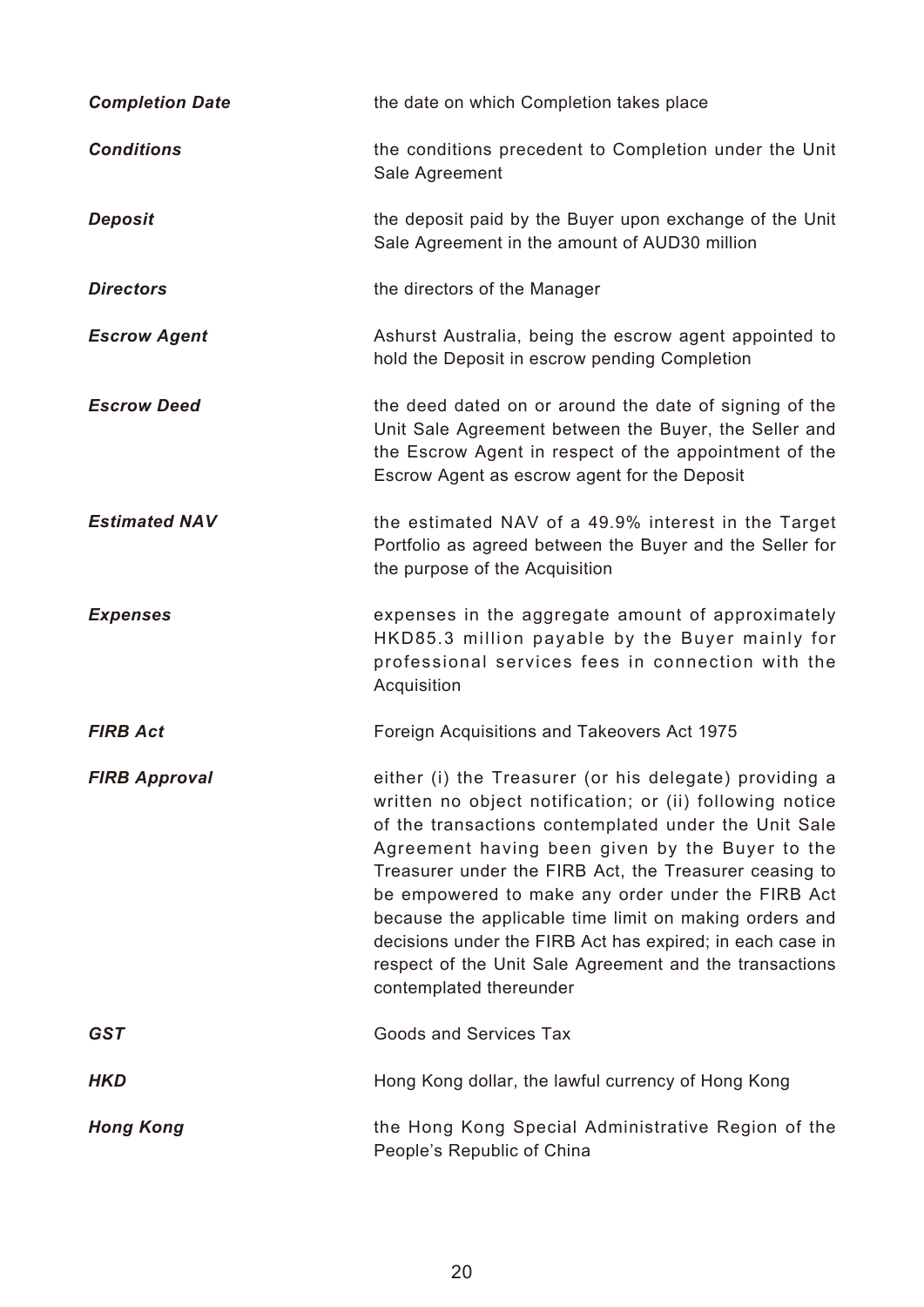| <b>Independent Third Parties</b>                       | third party(ies) independent of Link and connected<br>persons of Link                                                                                                                                                                                                       |
|--------------------------------------------------------|-----------------------------------------------------------------------------------------------------------------------------------------------------------------------------------------------------------------------------------------------------------------------------|
| Investa                                                | <b>Investa Property Group</b>                                                                                                                                                                                                                                               |
| <b>Investa Asset Management</b>                        | Investa Asset Management Pty Ltd, a member of the<br>Investa group and existing property manager of 126<br>Phillip Street, 151 Clarence Street, 347 Kent Street and<br>567 Collins Street                                                                                   |
| <b>Investment Management</b><br><b>Agreement</b>       | the agreement to be entered into between AOFI I Trustee<br>and AOFI I Manager upon Completion in relation to the<br>provision of investment management services by AOFI I<br>Manager as regards AOFI I Trust to the AOFI I Trustee                                          |
| Link                                                   | Link Real Estate Investment Trust, a collective investment<br>scheme authorised under section 104 of the Securities<br>and Futures Ordinance (Chapter 571 of the Laws of Hong<br>Kong), whose Units are listed on the Main Board of the<br>Stock Exchange (stock code: 823) |
| <b>Listing Rules</b>                                   | Rules Governing the Listing of Securities on the Stock<br>Exchange                                                                                                                                                                                                          |
| <b>Manager</b>                                         | Link Asset Management Limited, a company incorporated<br>under the laws of Hong Kong, in its capacity as the<br>manager of Link                                                                                                                                             |
| <b>NABERS</b>                                          | National Australian Built Environment Rating Scheme                                                                                                                                                                                                                         |
| <b>NAV</b>                                             | net assets value                                                                                                                                                                                                                                                            |
| <b>Net Passing Income</b>                              | with reference to any particular date and in the context of<br>any particular property(ies), means the annualised rental<br>income receivable on that property(ies) as at such date                                                                                         |
| <b>Non-qualified Minority-owned</b><br><b>Property</b> | bears the meaning as defined in the REIT Code                                                                                                                                                                                                                               |
| <b>OPG Office I Trust</b>                              | OPG Office Fund Holdings I Trust, a trust established in<br>Australia, which is ultimately owned by Oxford                                                                                                                                                                  |
| <b>Oxford</b>                                          | <b>Oxford Properties Group</b>                                                                                                                                                                                                                                              |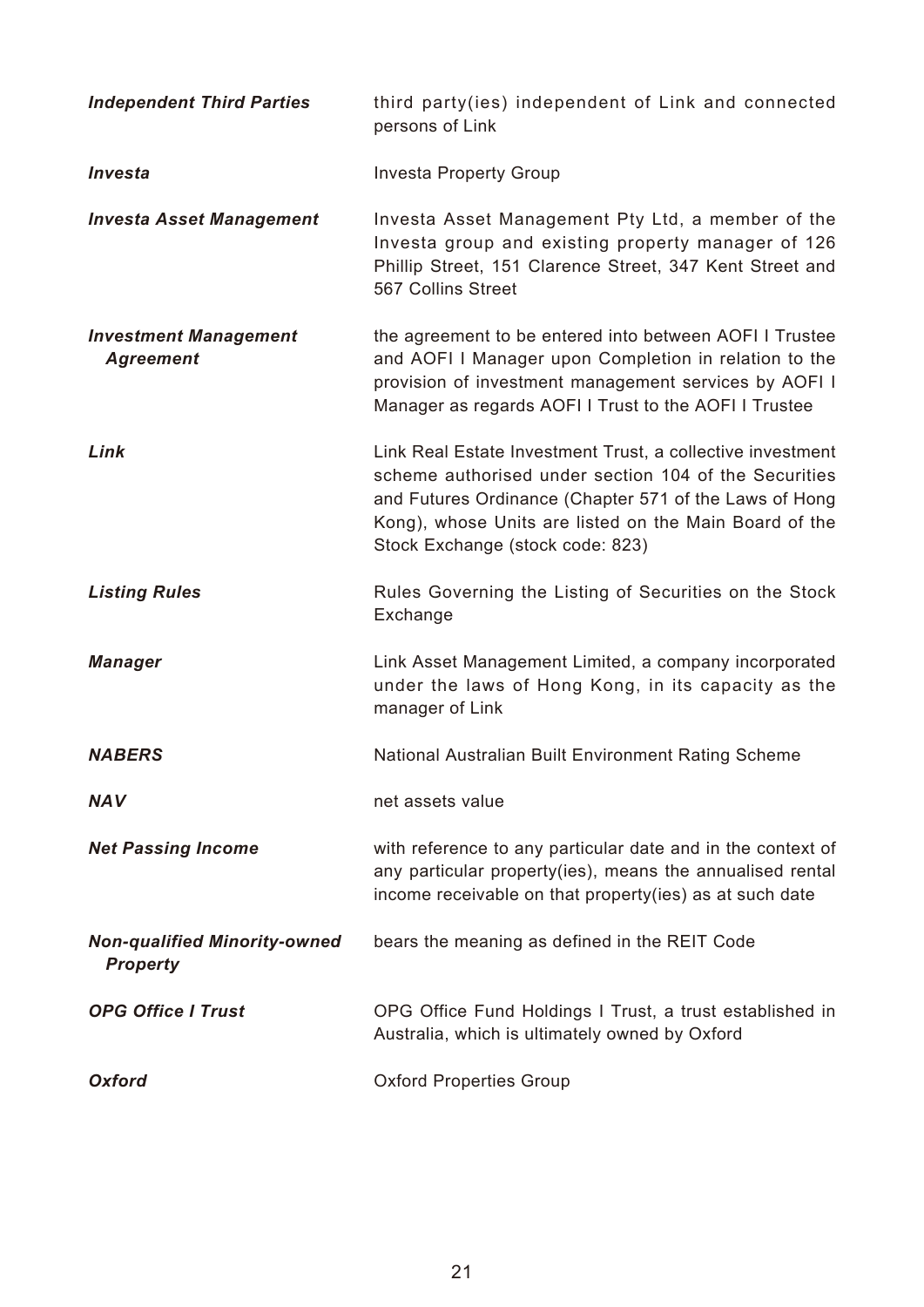| <b>Portfolio Properties</b>         | collectively, 126 Phillip Street, 151 Clarence Street, 347<br>Kent Street, 388 George Street and 567 Collins Street                                                                                                                               |
|-------------------------------------|---------------------------------------------------------------------------------------------------------------------------------------------------------------------------------------------------------------------------------------------------|
| <b>Property Development Costs</b>   | bears the meaning as defined in the REIT Code                                                                                                                                                                                                     |
| <b>Property Managers</b>            | <b>Brookfield Commercial and Investa Asset Management</b>                                                                                                                                                                                         |
| <b>Purchase Price</b>               | the purchase price payable by the Buyer to the Seller<br>under the Acquisition in the amount of AUD596.1 million<br>(equivalent to approximately HKD3,310 million), which is<br>subject to Completion Adjustment and which is exclusive<br>of GST |
| <b>REIT Code</b>                    | the Code on Real Estate Investment Trusts published,<br>and as may be amended or supplemented from time to<br>time, by the SFC                                                                                                                    |
| <b>Relevant Investments</b>         | bears the meaning as defined in the REIT Code                                                                                                                                                                                                     |
| Reorganisation                      | the internal reorganisation to be conducted by the Seller<br>Group subsequent to which AOFI I Trust Group will only<br>hold interests in Portfolio Properties, which is subject to,<br>among others, the Reorganisation FIRB Approval             |
| <b>Reorganisation FIRB Approval</b> | the approval of the Foreign Investment Review Board<br>of the Commonwealth of Australia in relation to the<br>Reorganisation                                                                                                                      |
| <b>Sale Units</b>                   | the units in AOFI I Trust representing 49.9% of all its<br>ordinary units in issue                                                                                                                                                                |
| <b>Seller</b>                       | Investa Listed Funds Management Limited (ACN 149 175<br>655), a company incorporated in Australia, in its capacity<br>as trustee of the OPG Office I Trust                                                                                        |
| <b>Seller Group</b>                 | the Seller's Unitholder Group                                                                                                                                                                                                                     |
| <b>SFC</b>                          | the Securities and Futures Commission of Hong Kong                                                                                                                                                                                                |
| sq.m.                               | square metre(s)                                                                                                                                                                                                                                   |
| <b>Stock Exchange</b>               | The Stock Exchange of Hong Kong Limited                                                                                                                                                                                                           |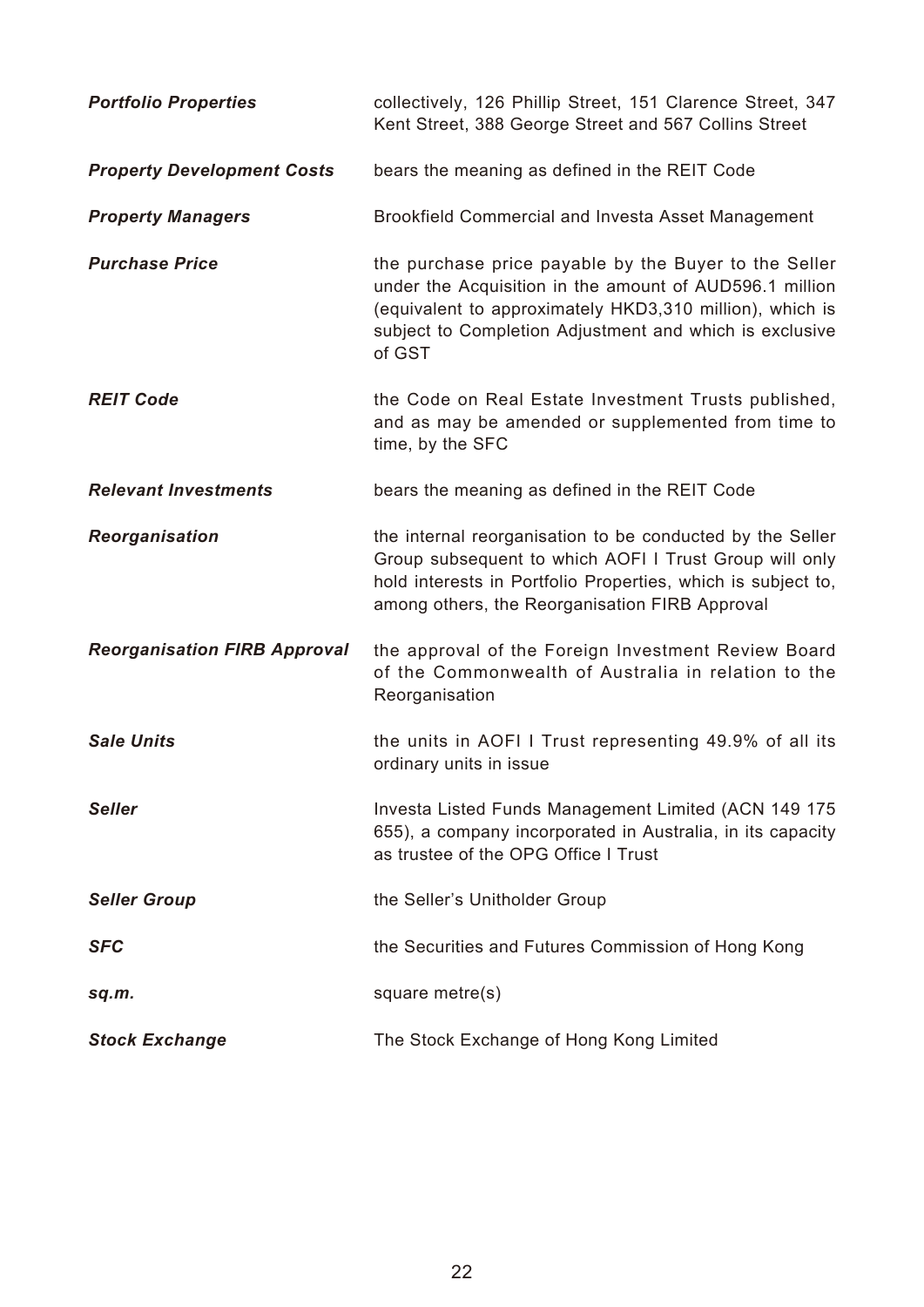| <b>Subsidiary</b>            | has the meaning ascribed to it under the Corporations Act<br>2001 of Australia, provided that a trust, limited partnership<br>or any other entity that is not a body corporate but would<br>otherwise be regarded as a subsidiary in this context will<br>also be regarded as a Subsidiary for the purposes of this<br>definition                         |
|------------------------------|-----------------------------------------------------------------------------------------------------------------------------------------------------------------------------------------------------------------------------------------------------------------------------------------------------------------------------------------------------------|
| <b>Sunset Date</b>           | 30 June 2022 or such later date as may be agreed by the<br>Buyer and the Seller in writing                                                                                                                                                                                                                                                                |
| <b>Target Portfolio</b>      | collectively all of the interests held by AOFI I Trust in the<br>Portfolio Properties, as further set out in Section III in this<br>announcement                                                                                                                                                                                                          |
| <b>Transaction Documents</b> | collectively, the Unit Sale Agreement, the Escrow<br>Deed, the Unitholders' Agreement, and the Investment<br><b>Management Agreement</b>                                                                                                                                                                                                                  |
| <b>Treasurer</b>             | the Treasurer of Australia                                                                                                                                                                                                                                                                                                                                |
| <b>Trust Deed</b>            | the second amending and restating deed dated 30 July<br>2021 modifying the trust deed dated 6 September 2005<br>between the Trustee and the Manager constituting Link,<br>(as amended, supplemented and/or restated by 15<br>supplemental deeds/amending and restating deeds)                                                                             |
| <b>Trustee</b>               | HSBC Institutional Trust Services (Asia) Limited, in its<br>capacity as the trustee of Link                                                                                                                                                                                                                                                               |
| <b>Unit Sale Agreement</b>   | the unit sale agreement entered into on 9 February 2022<br>by the Buyer as buyer, the Seller as seller, AOFI I Trustee<br>as the trustee of AOFI I Trust and the Buyer Guarantor as<br>guarantor in relation to the sale of the Sale Units by the<br>Seller to the Buyer as further set out in Section II in this<br>announcement                         |
| <b>United Kingdom</b>        | the United Kingdom of Great Britain and Northern Ireland                                                                                                                                                                                                                                                                                                  |
| <b>Unitholder Group</b>      | in relation to an AOFI I Unitholder, being that AOFI I<br>Unitholder together with its ultimate holding company,<br>fellow Subsidiaries, any affiliate of that AOFI I Unitholder<br>for the purposes of the Unitholders' Agreement and the<br>custodian, trustee, responsible entity or general partner<br>that instructs or directs any of the foregoing |
| Unitholder(s)                | holder(s) of Unit(s)                                                                                                                                                                                                                                                                                                                                      |